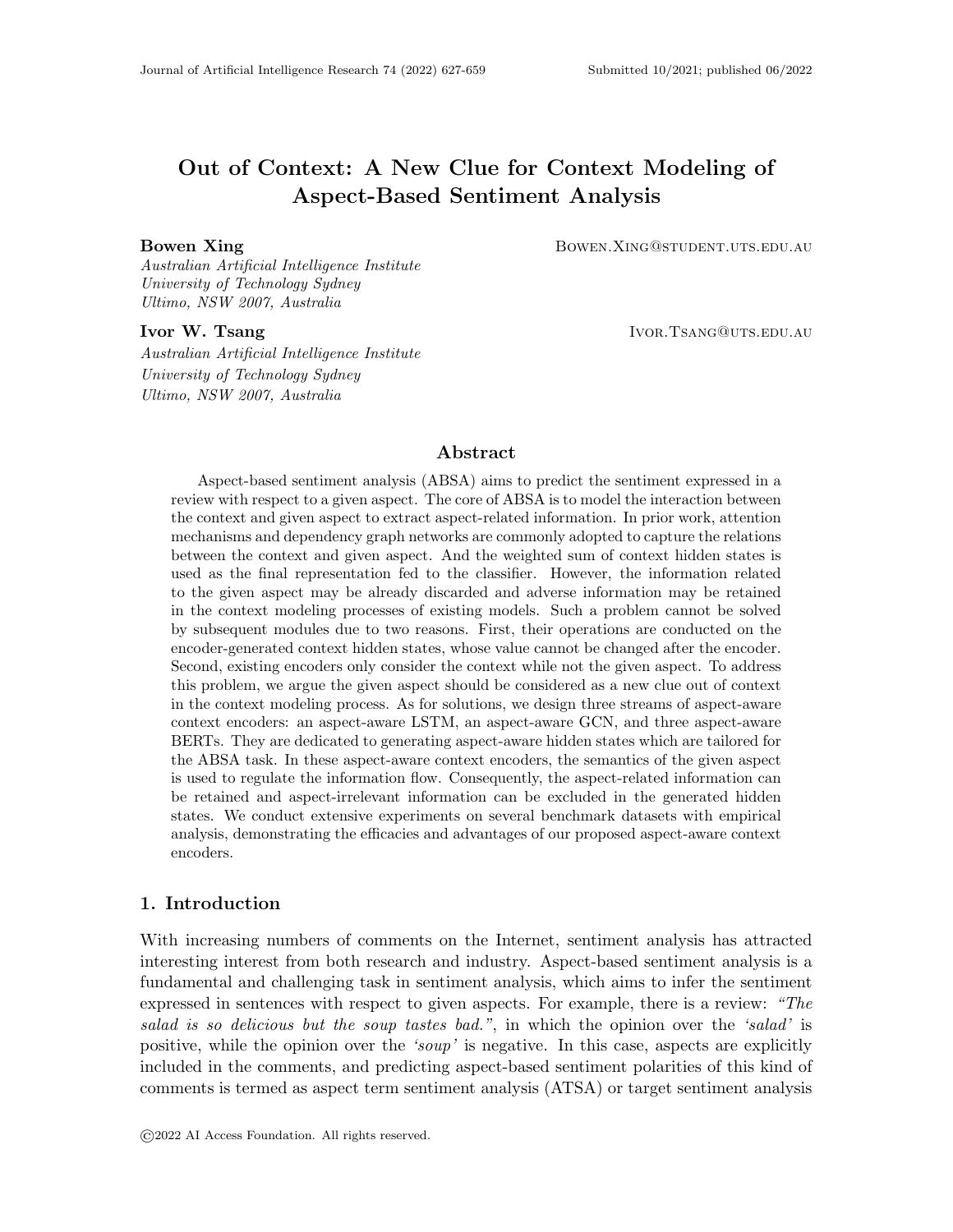#### Xing & Tsang

(TSA). There is another case where the aspect is mentioned but maybe not explicitly included in the comment. For example, "Although the dinner is expensive, waiters are so warm-hearted!". We can observe that there are two aspects mentioned in this comment: price and service with completely opposite sentiment polarities. Predicting aspect-based sentiment polarities of this kind of comments is termed as aspect category sentiment analysis (ACSA), and the aspect categories belong to a predefined set. In this paper, we collectively refer to aspect term and aspect category as aspect. And our goal is aspect-based sentiment analysis (ABSA) including ATSA and ACSA, which are both classification tasks.

Long Short-Term Memory networks (LSTM) (Hochreiter & Schmidhuber, 1997) is the most widely-used context encoder in ABSA task. Previous models using LSTM as context encoders can be roughly divided into four categories: (1) The first category models conduct joint modeling of concatenated contexts and aspects. Attention-based LSTM with aspect embedding (ATAE-LSTM) (Wang, Huang, & Zhao, 2016) and modeling inter-aspect dependencies by LSTM (IAD-LSTM) (Devamanyu, Soujanya, Prateek, Gangeshwar, Erik, & Roger, 2018) model the context and aspect simultaneously via concatenating the aspect vector to each context word embedding in the embedding layer before LSTM. (2) In the secondary category, the models only use context words as input when modeling the context. Interactive attention networks (IAN) (Ma, Li, Zhang, & Wang, 2017) and aspect fusion LSTM (AF-LSTM)" (Tay, Tuan, & Hui, 2018) model the context alone while utilizing the aspect to study the interaction between context and aspect in the attention mechanism. (3) The methods in the third category additionally multiply a relative position weight to highlight the potential aspect-related context words. Recurrent attention network on memory (RAM) (Chen, Sun, Bing, & Yang, 2017) assigns relative position weights to context hidden states before the attention mechanism. (4) The fourth category models are more special. After LSTM layer, they employ graph convolutional networks (GCN) or graph attention networks (GAT) to leverage the syntactic information by encoding the context's syntax graph. ASGCN (Zhang, Li, & Song, 2019) utilizes GCN to enhance the hidden states with the syntactical connections. Although recent LSTM-based models may adopt different subsequent modules from the above models, their context modeling process falls into the above four categories.

Bidirectional Encoder Representations from Transformer (BERT) is of a multi-layer bidirectional Transformers (Vaswani, Shazeer, Parmar, Uszkoreit, Jones, Gomez, Kaiser, & Polosukhin, 2017) architecture. BERT is a representative pre-trained language model. Recently, it has achieved state-of-the-art results on heterogeneous NLP tasks (Reimers & Gurevych, 2019; Chen, Gan, Cheng, Liu, & Liu, 2020; Li, Ma, Guo, Xue, & Qiu, 2020), including ABSA task (Tang, Ji, Li, & Zhou, 2020; Wang, Shen, Yang, Quan, & Wang, 2020). BERT has two encoding manners: single sentence (SS) and sentence pair (SP), whose formal inputs are as follows:

SS: [CLS]  $s^1$ , ...,  $s^n$  [SEP]

SP: [CLS]  $s_1^1, \ldots, s_1^{n_1}$  [SEP]  $s_2^1, \ldots, s_2^{n_2}$  [SEP]

where  $s_1$  and  $s_2$  denote the two sentences in SP modeling. For convenience, in this paper, we refer the BERT of SS manner as BERT0 and the BERT of SP manner as BERT1.

LSTM, GCN, and BERT can be seen as the sequence-based context encoder, graphbased context encoder, and pre-trained context encoder, respectively. All of them can generate or modify the inner values of the hidden states, which cannot be achieved by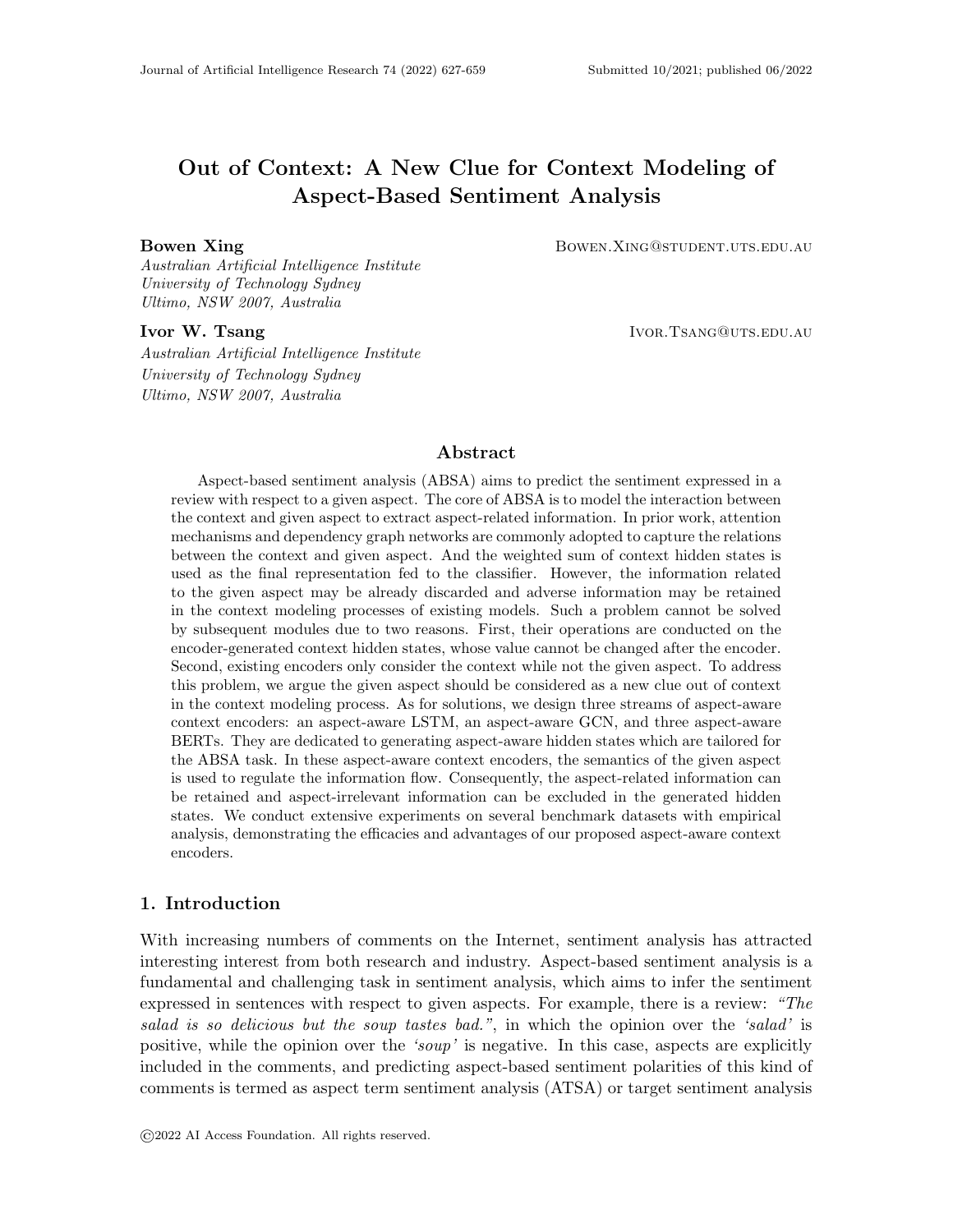subsequent modules such as aspect-specific attention mechanisms (Ma et al., 2017; Zhang et al., 2019). These context encoders are widely adopted in existing ABSA models and their generated hidden states are taken as input of subsequent modules. However, there is a question which has never been considered: Are these hidden states good enough?

We argue that the aspect-related information may be discarded and the aspect-irrelevant information may be retained in the hidden states generated by LSTM, GCN and BERT. The reason is that there is no aspect information introduced into the context modeling process of these context encoders, which cannot process the latent semantic space according to the aspect of current sample. In this paper, we term this problem as the aspect-agnostic problem in the context modeling process. And in Section 2 we depict this problem in details.

To solve the aspect-agnostic problem, we argue that the semantics of the given aspect should be explicitly introduced into context modeling process as a new clue out of the context. With the consideration of the given aspect, the aspect-aware context encoder can specifically retain useful information and eliminate aspect-irrelevant information in the generated aspect-aware hidden states which can improve ABSA. Specifically, we propose three streams of aspect-aware context encoders which are based on LSTM, GCN and BERT, respectively. Based on LSTM, we design an aspect-aware (AA) LSTM which augments vanilla LSTM with a novel aspect-aware (AA) mechanism. The AA mechanism includes three aspect gates, which are corresponding to the input gate, forget gate, and output gate of LSTM cell respectively. The aspect gates take the aspect vector and previous hidden state as input, producing a gate vector. The gate vector controls the fraction of disturbance from the given aspect added to the internal value of the three LSTM gates. In this way, when modeling the context, AALSTM can dynamically identify the aspect-related information as well as the aspect-irrelevant information. With the consideration of the given aspect, AALSTM can retain the useful information in generated hidden states and prevent the harmful information from fusing into generated hidden states. We propose the aspect-aware GCN by augmenting vanilla GCN with an aspect-aware convolution gate, which controls what and how much information from the neighbor nodes should be passed to the current node, regarding the specific aspect. As for BERT, we do not change its internal network architecture so as to preserve its strong language modeling capability. Skillfully utilizing the setting of the segment embedding and [SEP] token, we modify the input format of BERT to make BERT capture the aspect-aware intra-sentence dependencies when modeling the context. We propose three aspect-aware (AA) BERT variants whose differences lie in the input formats. Note that as AABERTs share the same parameters with standard BERT, they have no extra computation cost.

A preliminary version of this work has been presented in the conference paper (Xing, Liao, Song, Wang, Zhang, Wang, & Huang, 2019). The contribution of the previous version can be summarized as follows:

- We discover the aspect-agnostic problem in ABSA task. To our knowledge, this is the first time that this problem is identified. To solve this problem, we propose a novel LSTM variant termed aspect-aware LSTM (AALSTM) to introduce the aspect into the process of context modeling.
- Considering that the aspect is the core information in this task, we fully exploit its potential by introducing it into the LSTM cells. We design three aspect gates to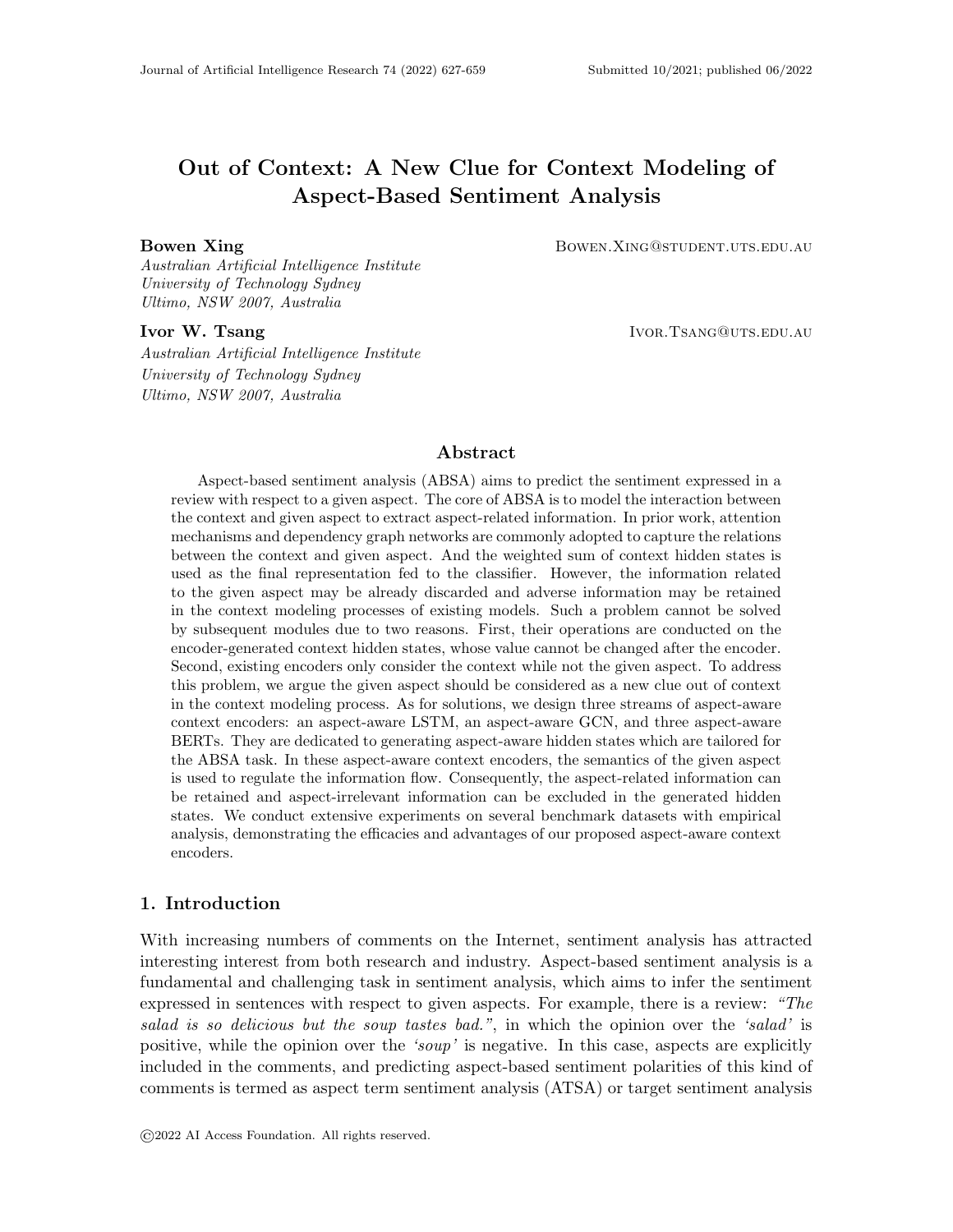introduce the aspect into the input gate, forget gate and output gate in the LSTM cell. AALSTM can utilize aspect to improve the information flow and then generate more effective aspect-specific context hidden states tailored for ABSA task.

• We apply our proposed AALSTM to several representative LSTM-based models, and the experimental results on the benchmark datasets demonstrate the efficacy and generalization of our proposed AALSTM.

In this paper, we significantly extend our work from the previous version in the following aspects:

- We discover that although GCN and BERT are widely adopted and have achieved promising performance in ABSA task, they also suffer the aspect-agnostic problem.
- To solve the aspect-agnostic problem in GCN, we propose the aspect-aware GCN (AAGCN) by augmenting vanilla GCN with a novel aspect-aware convolution gate to introduce aspect semantics into the graph convolution process.
- To solve the problem in BERT, we propose three aspect-aware BERT (AABERT) variants by skillfully modifying the input format of BERT. In this way, our AABERTs can model the intra-sentence dependency between the aspect and context words in a more appropriate way.
- We conduct extensive experiments to evaluate the proposed (Bi-)AALSTM, AAGCN and AABERTs on ABSA task. The results demonstrate that AABERTs can overpass vanilla BERT not only as a single model but also as the context encoder, and AAGCN can work well with both (Bi-)AALSTM and AABERTs. Equipped with our aspectaware context encoders, the baselines proposed several years ago can beat up-to-date models, achieving new state-of-the-art performances.

The remainder of this paper is organized as follows. Section 2 depicts the details of the aspect-agnostic problem. Section 3 summaries the recent studies on ABSA task; Section 4 elaborates the details of our proposed AALSTM and AABERTs; Section 5 introduces the details of experiments; Section 6 gives the evaluation results and analysis; Section 7 discusses the proposed aspect-aware encoders and further investigate their properties and advantages; Section 8 gives the conclusion of this work.

# 2. Aspect-Agnostic Problem

When modeling the context, LSTM cells are aspect-agnostic because no aspect information is introduced to the cell to guidance the information flow. Consequently, the generated hidden states contain the semantic information that is important to the **whole review** rather than the **given aspect**. This is because LSTM inherently tends to retain the important information for the overall semantics of the whole review in generated hidden states. However, considering the characters of ABSA task, a context word is valuable only if its semantics is helpful for predicting the sentiment of the given aspect. On the contrary, if the information of a context word is aspect-irrelevant, it may be noise information and harmful for the prediction of aspect sentiment, and its semantics should be eliminated in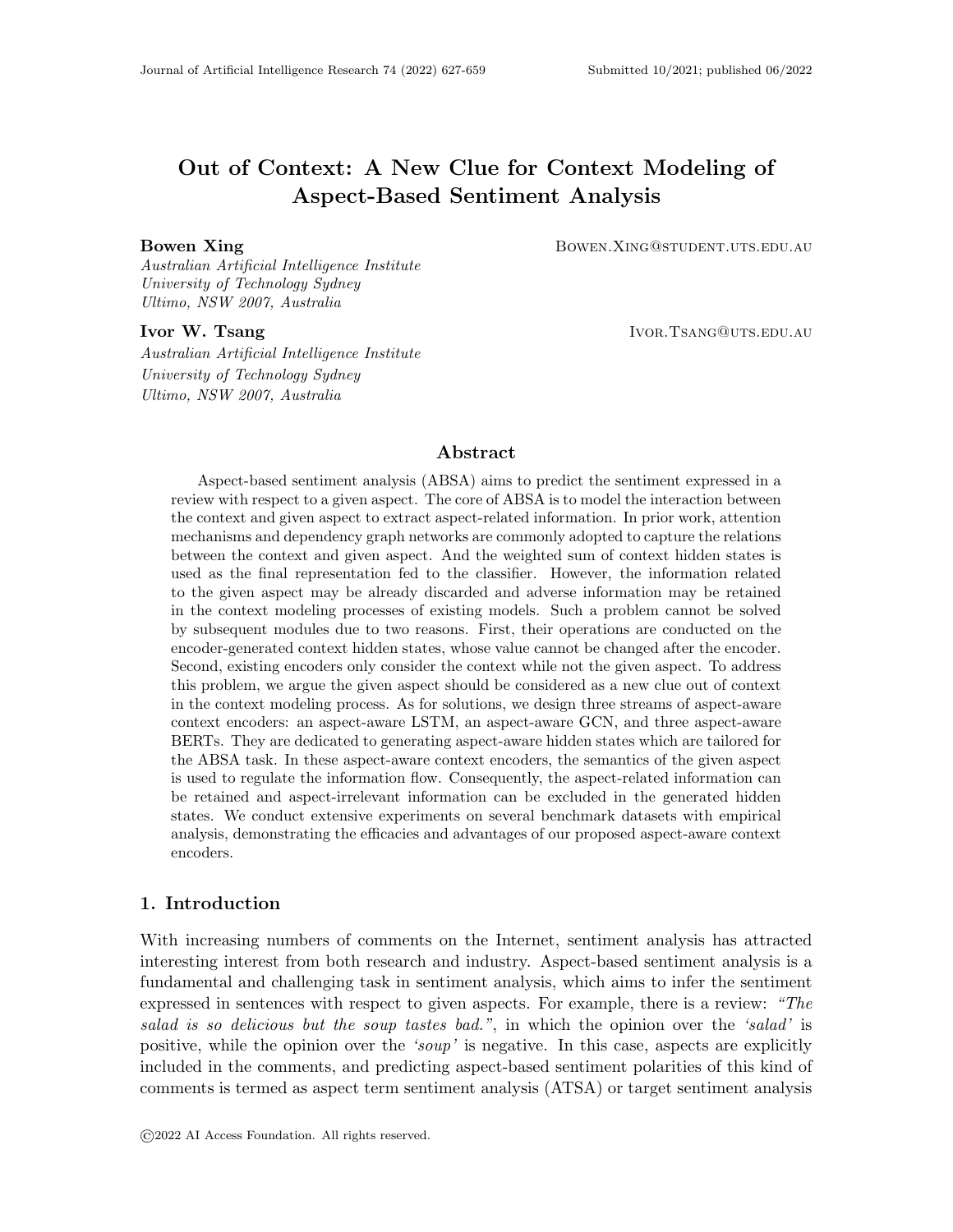



*Pizza* is wonderful compared to the last time we enjoyed at another place, and the *beef* is not bad, by the way.

Figure 2: An example aiming to predict sentiment of beef

the context modeling process of the context encoder. LSTM cannot identify these two kinds of information when modeling the context for that no aspect information is considered in its cells. As a result, the aspect-related information may be already discarded and adverse information may be retained in the hidden state generated by LSTM.

Specifically, the lack of the aspect information considered in LSTM cells may cause the following two issues. For a specific aspect, on one hand, some of the semantic information of the whole review context is useless. This aspect-irrelevant information would adversely harm the final context representation, especially in the situation where multiple aspects exist in one comment. This is because when LSTM encounters an important token for the overall sentence semantics, this token's information is retained in every follow-up hidden state. Consequently, even if perfect attention weights are produced by the attention mechanism, these hidden states also contain useless information in respect to the aspect. And the contained useless information is even magnified to some extent, for that the important tokens are assigned greater attention weights and these tokens may contain some useless information. On the other hand, the information important to the aspect may be not sufficiently kept in the hidden states because of their small contribution to the overall semantic information of the sentence. We define the above issues as the aspect-agnostic problem of LSTM in ABSA task. This is the first time this problem is discovered. Concretely, we take two typical examples to illustrate the aspect-agnostic problem.

The first example: "The salad is so delicious but the soup tastes bad.", as shown in Fig.1. There are two aspects *(salad and soup)* of opposite sentiment polarity. When inferring the sentiment polarity of soup, the token 'so delicious' which modifies salad is also important to the sentence-level semantics of the whole review and therefore LSTM will retain its information in subsequent context words' hidden states, including the hidden states of tastes and bad. Even if tastes and bad are assigned large attention weights by the attention mechanism, the semantics of 'so delicious' will still be integrated into the final aspect-based context representation and enlarged by the large attention weights. As a result, the adverse information from 'so delicious' will harm the prediction of the aspect sentiment of soup.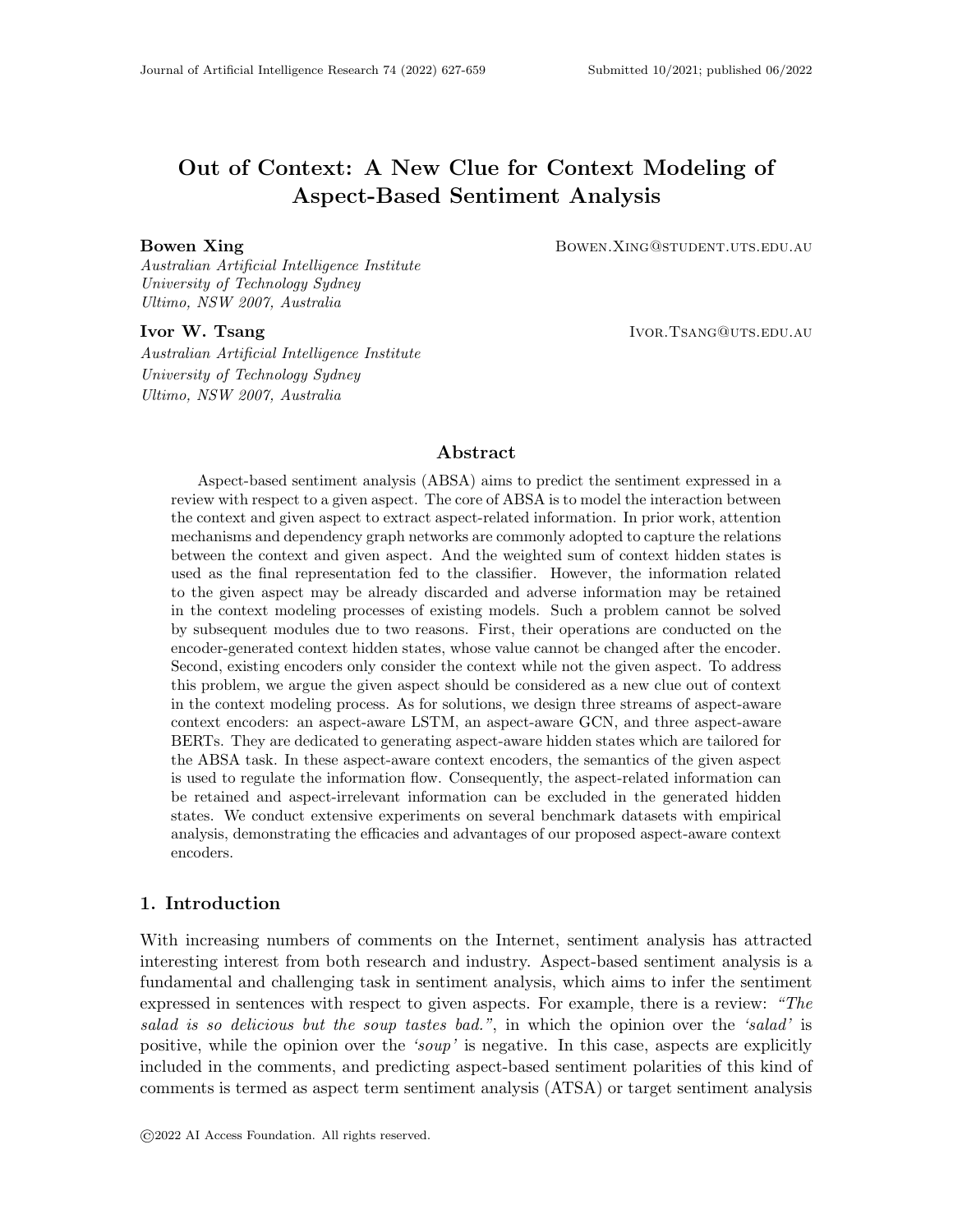#### Xing & Tsang



Figure 3: Illustration of the sentence pair modeling process of BERT1. For simplify, some intra-sentence dependencies between context words are omitted.

The second example: "Pizza is wonderful compared to the last time we enjoyed at another place, and the beef is not bad, by the way.", as shown in Fig.2. We can find that this review is mainly about pizza so LSTM cells will retain a lot of semantics that modifies pizza while less semantics about beef when modeling the context. When inferring the aspect sentiment of beef, as LSTM is aspect-agnostic, probably some key information related to beef is lost in the generated hidden states because of the relatively small contribution of beef -related semantics to the overall semantics of the review.

GCN are conceptual similar to LSTM as they both achieve the message passing from other words/nodes to current word/node. In LSTM, the message passing is from previous words to current word, while in GCN the message is passed from neighbor nodes to current nodes. And LSTM uses gate mechanisms to control the information flow, while in GCN this is achieved by graph convolutions. In the graph convolution process, GCN does not know which nodes are aspect words nodes. Then the important aspect-related information may be discarded and aspect-irrelevant information may be retained. Hence, GCN suffers the same aspect-agnostic problem as LSTM.

As for BERT, BERT0 only takes the context as input and models the **intra-sentence** dependency without consideration of the given aspect. So it suffers the same aspect-agnostic problem as LSTM. In BERT1, the context is in position  $s_1$  and the aspect is in position  $s_2$ . As BERT1 models the concatenated context-aspect pair in the sentence-pair manner, it can extract aspect-related semantics from the context. Consequently, BERT1 is a strong baseline which is shown in Table 4. We attribute these improvements to BERT1's capability of capturing the inter-sentence dependencies of the context  $(s_1)$  and aspect  $s_2$ . The sentence pair modeling process of BERT1 is illustrated in Fig 3. We can observe that BERT1 regards the context  $(s_1)$  and the concatenated aspect  $(s_2)$  as two individual sentences. This is because that the separator token [SEP] and segment embeddings of BERT1 thoroughly separate the context  $(s_1)$  and aspect  $(s_2)$  in the latent space. The inter-sentence dependencies captured by BERT1 is aspect-aware on account of the pre-training of the next sentence prediction task. Although the sentence-pair modeling works like an attention mechanism considering the aspect in position  $s_2$ , there is not sufficient clue from the given aspect in the intra-sentence language modeling process of the context  $(s_1)$ . However, one of key characteristics of ABSA task is that the aspect is contained in the context. As a result, the captured intra-sentence dependencies is general and aspect-agnostic, similar to the ones obtained by LSTM and BERT0. This causes that some useful intra-sentence dependencies between the aspect and its related context words (especially the sentiment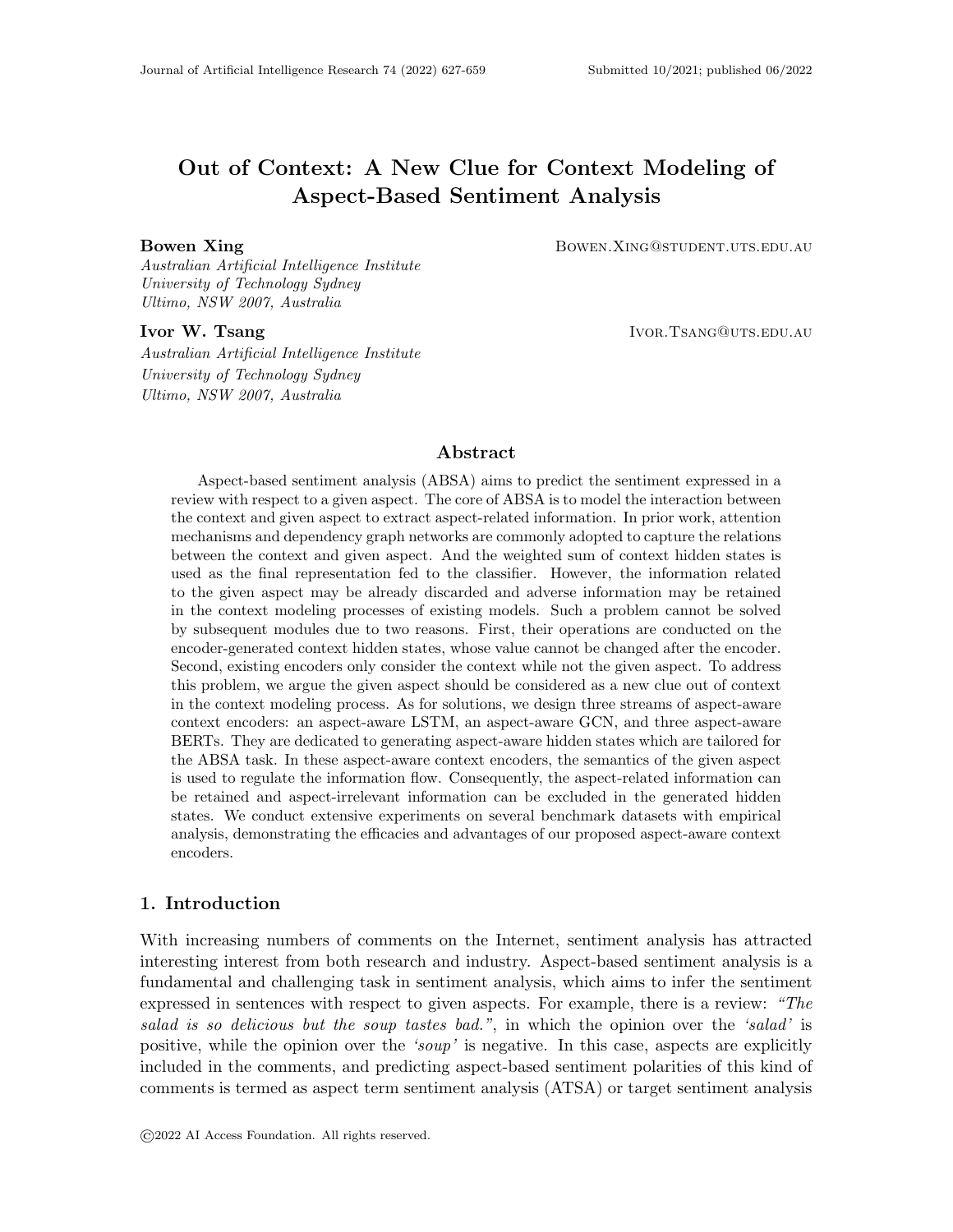trigger words) may be lost in the context modeling process of BERT1. Therefore, both BERT0 and BERT1 suffer the aspect-agnostic problem in ABSA task.

#### 3. Related Work

Some traditional ABSA methods have achieved promising results, while they are laborintensive as they focused on feature engineering or massive extra linguistic resources (Kiritchenko, Zhu, Cherrt, & and, 2014; Wagner, Arora, Cortes, Barman, Bogdanova, Foster, & Tounsi, 2014). As deep learning achieved breakthrough success in representation learning (LeCun, Bengio, & Hinton, 2015), many recent ABSA approaches adopt deep neural networks to automatically extract features and generate the final aspect-based sentiment representation which is a dense vector fed into the classifier. Since the attention mechanism was first introduced to the neural machine translation field (Bahdanau, Cho, & Bengio, 2015), many sequence-based models utilize it to focus on the aspect sentiment trigger words for predicting the aspect's sentiment. The attention mechanism in ABSA takes the aspect vector and the hidden states of context words as input. Then it produces an attention vector to assign each context hidden state a weight according to its relevance to the given aspect.

The core of ABSA task is to model the interaction of the context and given aspect then extract the aspect-related semantics. (Ma et al., 2017) adopted two individual LSTM to model the context and aspect term. The proposed interactive attention mechanism can learn the interaction between aspect and context, extracting the aspect-related information. With the ability of extracting n-gram features, convolution neural network (CNN) (Kim, 2014) is applied to model the interaction between the context and aspect in some previous works (Xue & Li, 2018; Huang & Carley, 2018). (Huang & Carley, 2018) utilized parameterized filters and parameterized gates to incorporate aspect information into CNN. As they declare, it was the first attempt using CNN to solve aspect-based sentiment analysis task. There are also some memory networks (Sukhbaatar, szlam, Weston, & Fergus, 2015) (MNs)-based models (Tang, Qin, & Liu, 2016b; Tay, Anh, & Cheung, 2017; Wang, Mazumder, Liu, Zhou, & Chang, 2018). (Tay et al., 2017) modeled dyadic interactions between aspect and context using neural tensor layers and associative layers with rich compositional operators. (Wang et al., 2018) argues that for the case where several sentences are the same except for different targets, only relying on the attention mechanism is insufficient. It designed several memory networks having their own characters to solve the problem. Capsule network (Sabour, Frosst, & Hinton, 2017) is also exploited to tackle both sentiment analysis and aspect-based sentiment analysis tasks (Wang, Sun, Han, Liu, & Zhu, 2018; Wang, Sun, Huang, & Zhu, 2019; Chen & Qian, 2019). To solve the problem of lacking labeled data of the ABSA task, (Chen & Qian, 2019) transfers the knowledge of the document-level sentiment analysis task to aspect-based sentiment analysis. It designs an aspect routing approach and extends the vanilla dynamic routing approach by adapting it to the transfer learning framework.

As dependency tree can shorten the distance between the aspect and its sentiment trigger words, graph neural network (Scarselli, Gori, Tsoi, Hagenbuchner, & Monfardini, 2009) (GNN) such as graph convolutional network (Thomas N. Kipf, 2017; Zhang et al., 2019; Tang et al., 2020) and graph attention network (GAT) (Veličković, Cucurull, Casanova, Romero, Liò, & Bengio, 2018; Huang & Carley, 2019; Tang et al., 2020) have been adopted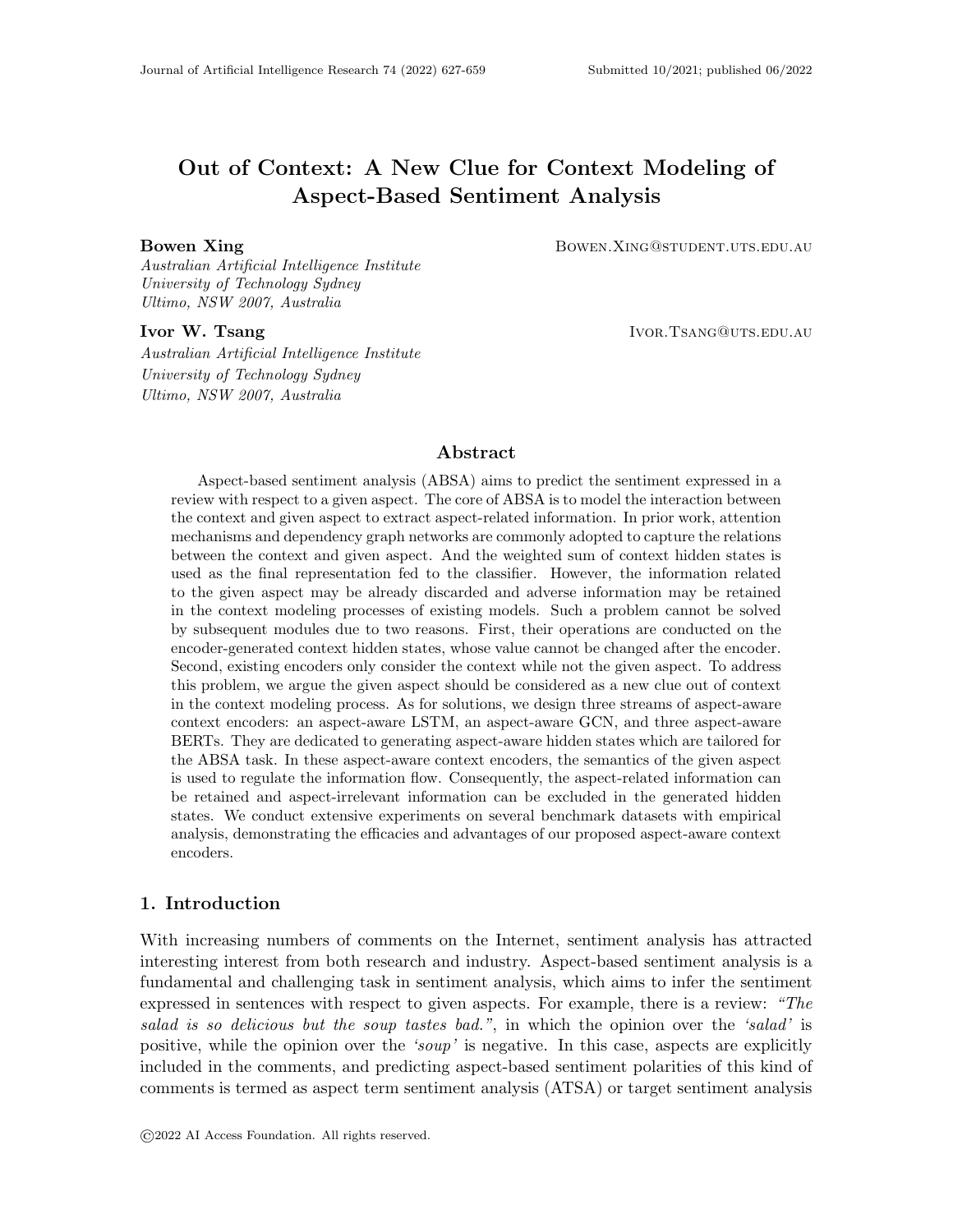for dependency graph modeling. (Zhang et al., 2019; Tang et al., 2020; Tian, Chen, & Song, 2021a) utilized GCN to capture the inner connection between the given aspect and its sentiment trigger words on the semantic dependency tree. (Wang et al., 2020) proposed a relational graph attention network that operates on the aspect-oriented pruned dependency tree. On the pruned dependency tree, each context word is directly connected to the aspect with a defined relation. In order to obtain more comprehensive and sufficient syntactic information, (Xing & Tsang, 2021, 2022) marry the local vanilla dependency graph and the global relation graph to let them compensate for each other.

As for the context encoder, LSTM is the most widely-used context encoder because of its advantages for sequence modeling (Tang, Qin, Feng, & Liu, 2016a; Ma et al., 2017; Devamanyu et al., 2018; Wang et al., 2016; Tay et al., 2018; Liu & Zhang, 2017; Yang, Tu, Wang, Xu, & Chen, 2017; He, Lee, Ng, & Dahlmeier, 2018). And more recently, BERT has proved its power on heterogeneous NLP tasks (Reimers & Gurevych, 2019; Chen et al., 2020; Li et al., 2020) and some ABSA models (Huang & Carley, 2019; Wang et al., 2020; Tang et al., 2020; Tian, Chen, & Song, 2021b; Tian et al., 2021a) adopt BERT as context encoder to obtain high-quality hidden states of context words. (Xu, Liu, Shu, & Yu, 2019) post-trained the BERT encoder on external document-level sentiment classification corpus to enhance BERT's ability of understanding sentiment semantics. And (Yang, Zeng, Yang, Song, & Xu, 2021; Karimi, Rossi, & Prati, 2021) conducted adversarial training to improve aspect sentiment reasoning.

Although previous works can improve ABSA task by tackling different issues, the effectiveness of the context modeling processes of LSTM, GCN and BERT for ABSA task has never been inspected. In this work, we discover the aspect-agnostic problem which is widely suffered by the context encoders of existing works. And we propose the aspect-aware encoders to tackle this problem, improving ABSA from a new perspective.

# 4. Aspect-Aware Context Encoders



Figure 4: Conceptual illustrations of general context encoder and aspect-aware context encoder. Left picture illustrates general context encoder. Right picture illustrate our proposed aspect-aware context encoder.

Motivated by the observation and analysis of the aspect-agnostic problem, we propose to introduce explicit aspect semantics into the context encoder to make the context modeling process aspect-aware, as shown in Fig 4. In this paper, we propose two streams of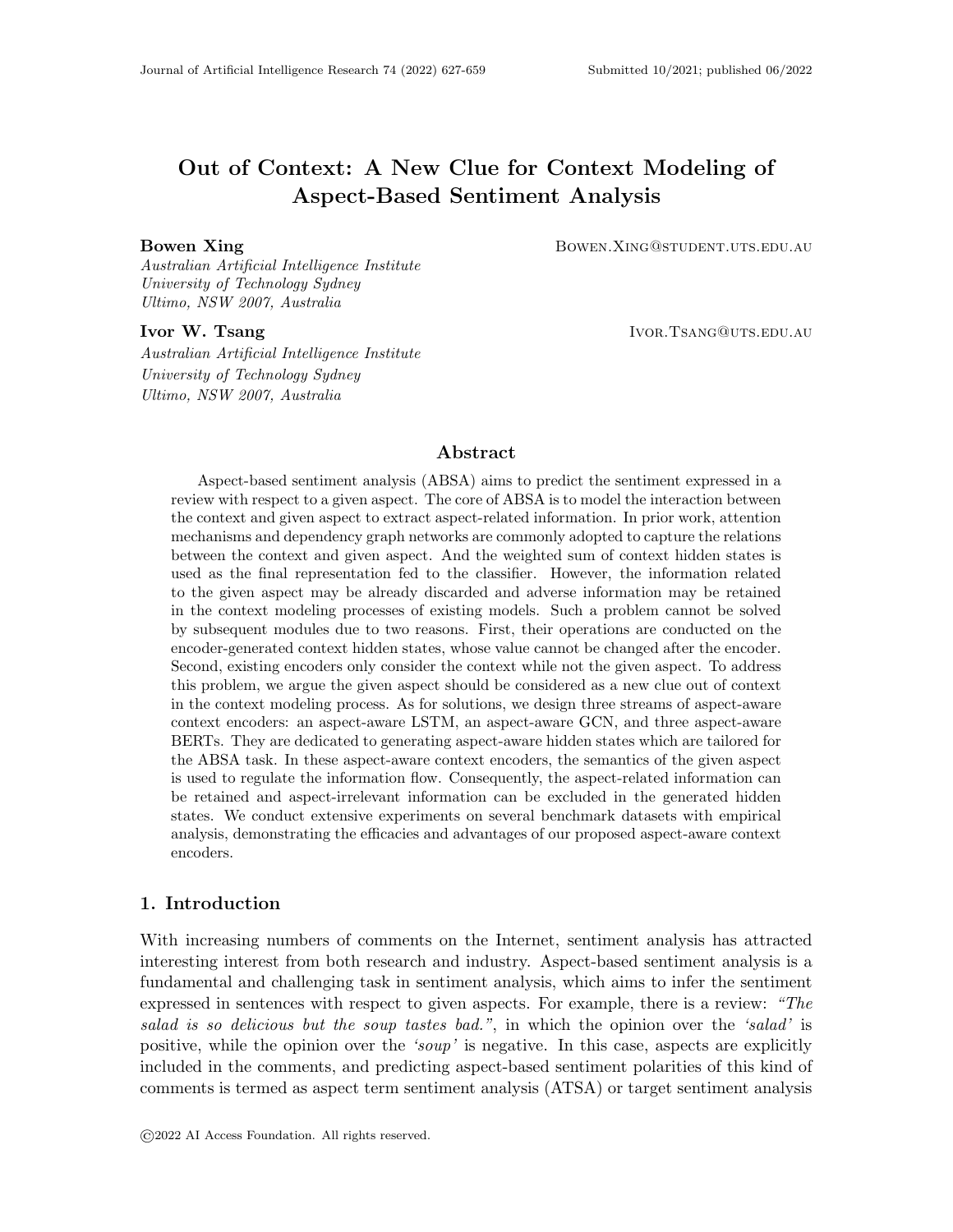aspect-aware context encoders as solutions, whose backbones are vanilla LSTM and BERT respectively. In the following sections, we will introduce the details of the proposed aspectaware context encoders.

#### 4.1 Aspect-Aware LSTM

Vanilla LSTM utilizes three gates (input gate, forget gate, and output gate) to model the dependency within the input word sequence and retain the important long dependency in the forward context modeling process. We argue that the information of the given aspect should be introduced into LSTM cells to help regulate the information flow. Additionally, it is intuitive that in every time step the degree that the semantics of the given aspect is integrated into the three gates of classic LSTM should be dynamically adjusted according to the aspect information and the current semantic states. Therefore, we design three aspect gates that control how much the aspect vector is integrated into the input gate, forget gate, and output gate respectively. The aspect gate mechanism takes the previous hidden state and the aspect vector as input. In this way, AALSTM can dynamically optimize the information flow in LSTM cells according to the given aspect, then generate effective and beneficial aspect-specific hidden states for ABSA task. Figure 5 illustrates the overall architecture of our proposed AALSTM, which can be formalized as follows:

$$
a_i = \sigma(W_{ai}[A, h_{t-1}] + b_{ai})
$$
\n<sup>(1)</sup>

$$
I_t = \sigma(W_I[x_t, h_{t-1}] + a_i \odot A + b_I)
$$
\n<sup>(2)</sup>

$$
a_f = \sigma(W_{af} [A, h_{t-1}] + b_{af})
$$
\n<sup>(3)</sup>

$$
f_t = \sigma(W_f[x_t, h_{t-1}] + a_f \odot A + b_f)
$$
\n<sup>(4)</sup>

$$
C_t = \tanh(W_C \left[ x_i, h_{t-1} \right] + b_C) \tag{5}
$$

$$
C_t = f_t \odot C_{t-1} + I_t \odot \widetilde{C}_t \tag{6}
$$

$$
a_o = \sigma(W_{ao}[A, h_{t-1}] + b_{ao})
$$
\n<sup>(7)</sup>

$$
o_t = \sigma(W_o[x_t, h_{t-1}] + a_o \odot A + b_o)
$$
\n
$$
(8)
$$

$$
h_t = o_t * tanh(C_t)
$$
\n(9)

where  $x_t$  denotes current input context word embedding, A is the aspect vector,  $h_{t-1}$  is the previous hidden state,  $h_t$  is the hidden state of current time step,  $\sigma$  and  $tanh$  are sigmoid and hyperbolic tangent functions,  $\odot$  stands for element-wise multiplication,  $W_{ai}, W_{af}, W_{ao} \in$  $R^{d a \times (d c + d a)}$  and  $W_I, W_f, W_C, W_o \in R^{d c \times 2 d c}$  are weight matrices,  $b_{a i}, b_{a f}, b_{a o} \in R^{d a}, b_I, b_f, b_C$ ,  $b_o \in R^{dc}$  are biases and da, dc stand for the aspect vector's dimension and the number of hidden cells at AALSTM respectively.  $I_t, f_t, o_t \in R^{dc}$  stand for the input gate, forget gate, and output gate respectively. The input gate controls the extent of updating the information from the current input. The forget gate determines what information the current cell state should inherit from the previous cell state. The output gate controls what information in the current cell state should be output as the hidden state of the current time step.  $a_i, a_f, a_o \in R^{da}$  stand for the aspect-input gate, aspect-forget gate and aspect-output gate respectively. They determine the extent of integrating the aspect information into the input gate, forget gate, and output gate respectively.

AALSTM takes two strands of inputs: context word embeddings and the aspect vector. At each time step, the context word entering the AALSTM dynamically varies according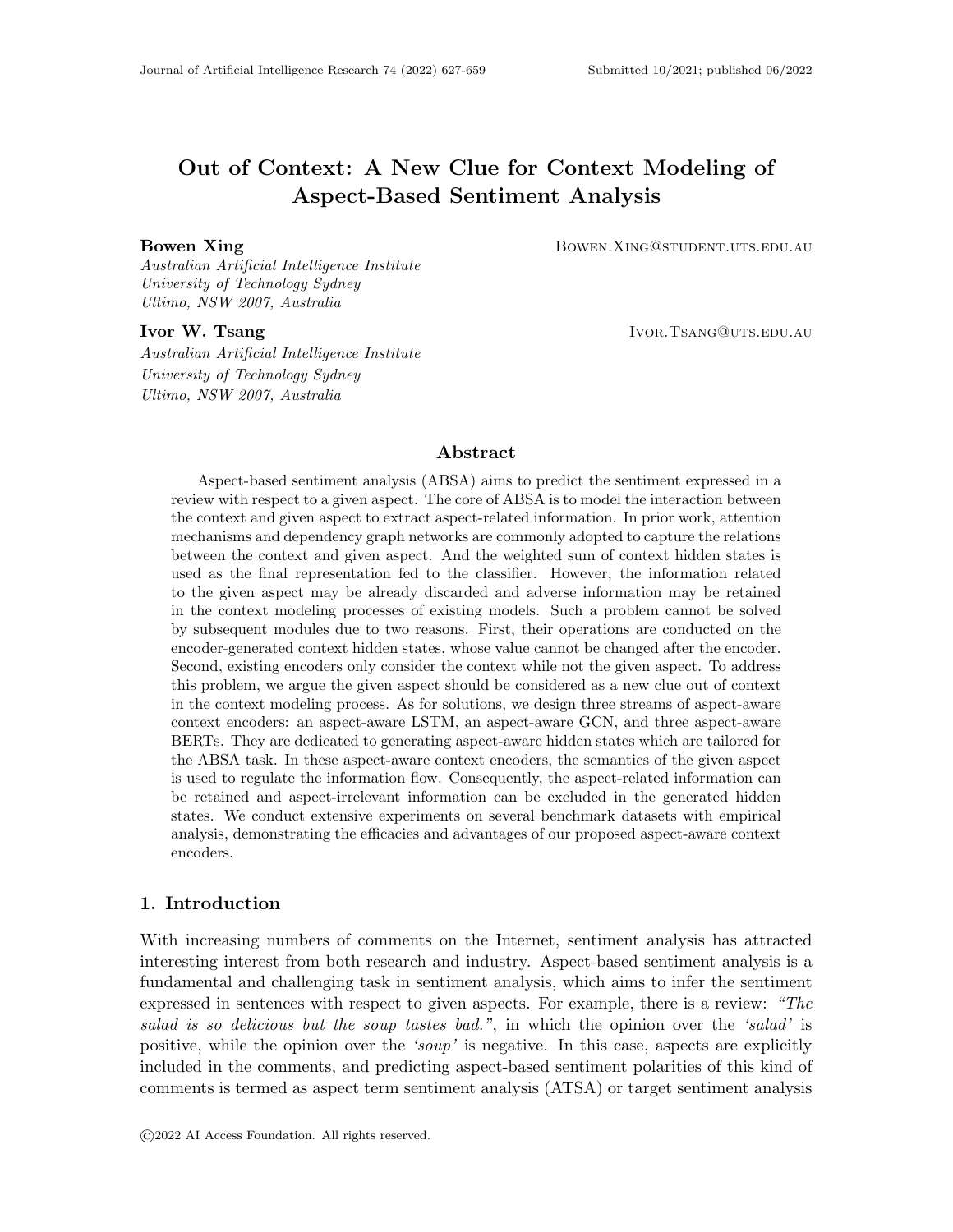

Figure 5: The overall architecture of AALSTM network

to the sequence of words in the sentence, while the aspect vector is identical. Specifically, the aspect vector is the target representation in ATSA, and it is the aspect embedding in ACSA. Next, we describe the different components of our proposed AALSTM in detail.

# 4.1.1 Input Gates

The input gate  $I_t$  controls how much new information from the input context word embedding can be transferred into the cell state. While the aspect-input gate  $a_i$  controls how much the aspect information should be integrated into the input gate  $I_t$ . The difference between  $I_t$  in AALSTM and vanilla LSTM lies in the weighted aspect vector input into  $I_t$ . The aspect-input gate  $a_i$  is computed by  $h_{t-1}$  and A (Eq. 1).  $h_{t-1}$  can be regarded as the previous semantic representation of the partial sentence which has been processed in the past time steps. Hence, the aspect-input gate  $a_i$  is controlled by the previous semantic representation and the aspect vector A. In  $I_t$ , the dynamically weighted aspect information  $a_i \odot A$  is added to the original internal value calculated by  $x_t$  and  $h_{t-1}$  (Eq. 2). Thereby, the dynamically adjusted disturbance from the given aspect can guide  $I_t$  to determine what information from the current input context word embedding should be transferred into the cell state.

# 4.1.2 Forget Gates

The forget gate  $f_t$  abandons trivial information and retains key information from previous cell state  $C_{t-1}$ . The aspect-input gate  $a_f$  controls how much the aspect vector should be integrated into the forget gate  $f_t$ . The difference between AALSTM and vanilla LSTM in  $f_t$  is the introduction of weighted aspect vector. And the aspect-forget gate  $a_f$  is computed by  $h_{t-1}$  and A (Eq. 3). Therefore, the extent of the integration of aspect information into  $f_t$  is decided by the previous semantic representation and the aspect vector A. In  $f_t$ ,  $a_f \odot A$ is added to the original internal value calculated by  $x_t$  and  $h_{t-1}$  (Eq. 4). Thereby, the dynamically adjusted disturbance from the given aspect information can guide  $f_t$  to select aspect-related information from the previous cell state and retain it in the current cell state. In the meantime, aspect-irrelevant information is abandoned.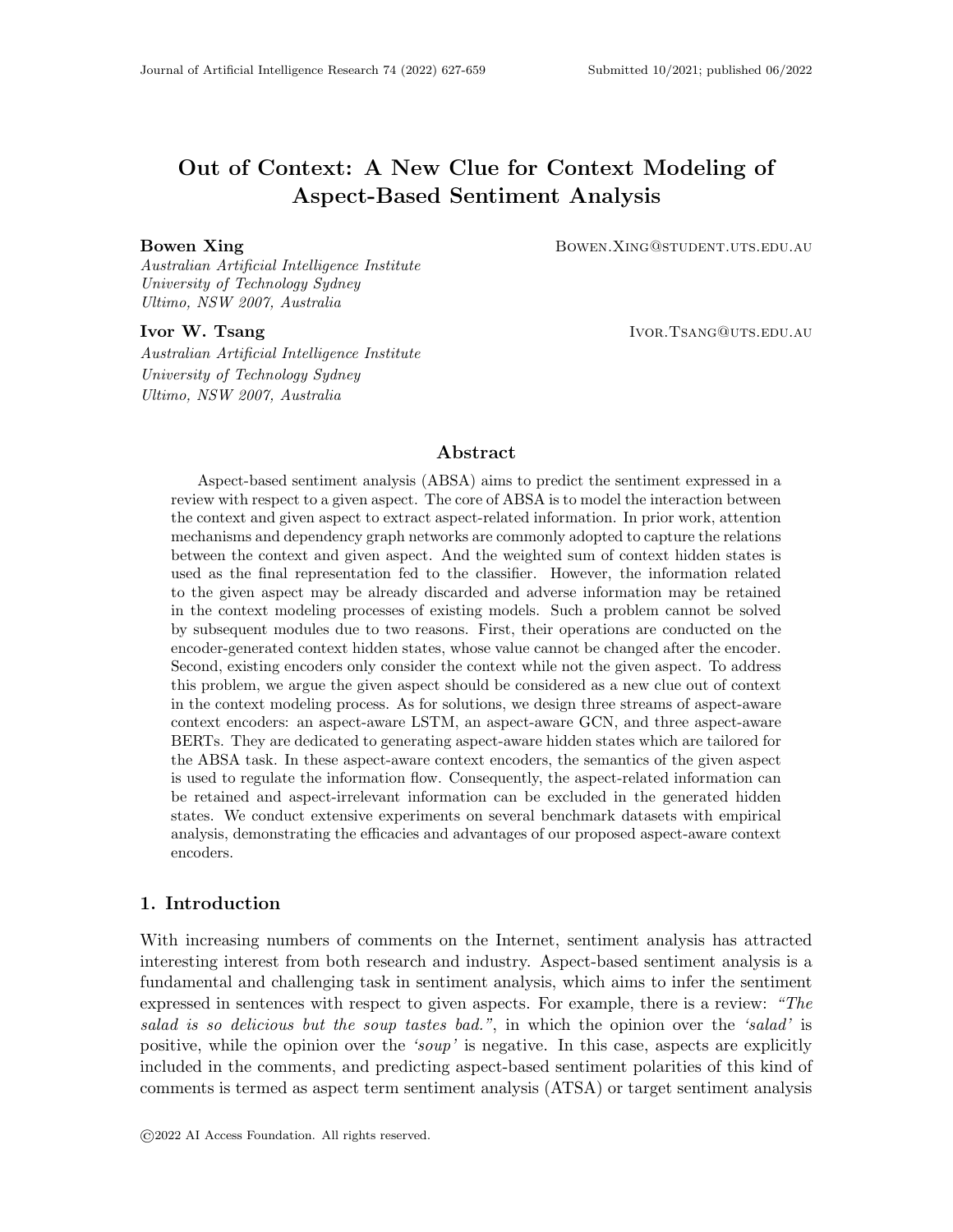# 4.1.3 Candidate Cell and Current Cell

The candidate cell  $\widetilde{C}_t$  represents the alternative input content. The current cell  $C_t$  updates its state by selecting important information from previous cell state  $C_{t-1}$  and the candidate cell  $C_t$ . From Eq. 5 we can observe that there is two kinds of information contained in the alternative input content  $C_t$ : the last hidden state  $h_{t-1}$  and current input context embedding  $x_t$ . While the information in current cell state  $C_t$  consists of the information from previous cell state  $C_{t-1}$  and candidate cell  $C_t$ , as shown in Eq. 6. Considering that the information in  $h_{t-1}$  comes from previous cell state  $C_{t-1}$ , the only source of the information contained in cell state  $C_t$  and hidden state  $h_t$  is the input context word embeddings. So our proposed AALSTM only leverages the given aspect information to regulate the information flow in LSTM cells instead of fusing the aspect information into cell state nor hidden states.

#### 4.1.4 Output Gates

The output gate  $o_t$  controls what information of the current cell state should be output as the hidden state of the current context word. The aspect-output gate  $a<sub>o</sub>$  controls what fraction of aspect should be integrated into the output gate  $o_t$ . The difference between our proposed AALSTM and the vanilla LSTM in  $o_t$  is the integration of the weighted aspect vector into  $o_t$ . And the aspect-output gate  $a_o$  is computed by  $h_{t-1}$  and A (Eq. 7). Therefore, the degree of how much the aspect information is integrated into  $o_t$  is decided by the previous semantic representation and the aspect vector  $A$ . In  $f_t$ , the dynamically weighted aspect information vector  $a_0 \odot A$  is added to the original internal value calculated by  $x_t$  and  $h_{t-1}$ (Eq. 8). Thereby, the optimized disturbance from the given aspect information can guide  $o_t$  to specifically select the appropriate information from the current cell state as the hidden state of the current input context word.

#### 4.2 Aspect-Aware Graph Convolutional Networks

In ABSA, the function of GCN is encoding the local syntactic connections represented by the adjacent matrix derived from the syntax graph predicted by the off-the-shelf dependency parser. The graph convolution operation of vanilla GCN can be written as:

$$
h_i^l = \sum_{j \in \mathcal{N}_i} W_g h_j^{l-1} / (d_i + 1) + b_g \tag{10}
$$

where l denotes l−th GCN layer,  $\mathcal{N}_i$  denotes the set of i–node's neighbor nodes,  $d_i$  is the degree of i–node in the syntax tree,  $W_q$  is weight matrix and  $b_q$  is bias.

To tackle the aspect-agnostic problem of GCN, we propose the aspect-aware GCN (AAGCN) by augment vanilla GCN with the aspect-aware convolution gate. The architecture of AAGCN is illustrated in Figure 6. Our AAGCN can be formulated as:

$$
h_i^l = \sum_{j \in \mathcal{N}_i} W_g \ h_j^{l-1} \odot a_c^j / (d_i + 1) + b_g \tag{11}
$$

$$
a_c^j = \sigma(W_{ac} \left[ A, h_j^{l-1} \right] + b_{ac}) \tag{12}
$$

where A denotes the aspect representation,  $W_{ac}$  and  $b_{ac}$  are the weight matrix and bias respectively. The input of aspect-aware convolution gate is the aspect representation and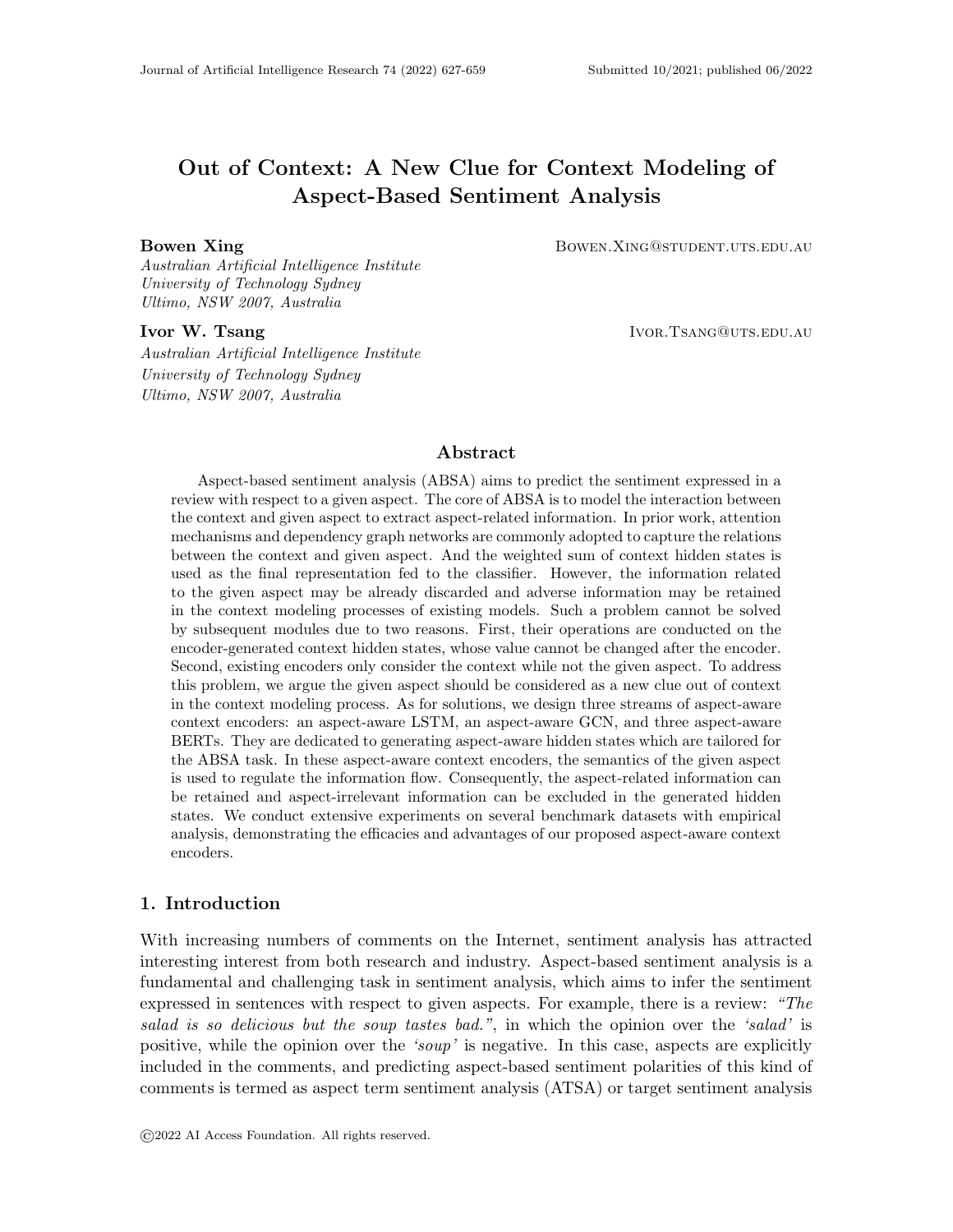

Figure 6: The architecture of our proposed aspect-aware GCN. The black dash line denotes the message passing from layer l to layer  $l + 1$ . The red dash line denotes the aspect semantics helps control what and how much information should be passed from layer  $l$  to layer  $l + 1$ .

the hidden state of the neighbor node. Considering the semantics of the specific aspect and the hidden state of the neighbor node, the aspect-aware convolution gate output a vector which determines what and how much information from the neighbor node should be transfered into the current node. In this way, AAGCN can aggregate the aspect-related information and eliminate aspect-irrelevant information harmful for ABSA in the process of aspect-aware graph convolution. Then AAGCN can generate better hidden states which can improve the performances of ABSA.

#### 4.3 Aspect-Aware BERT

Before we demonstrate our proposed AABERTs, we firstly introduce input and output formats of BERT0 and BERT1, as illustrated in Fig. 7 and Fig. 8. BERT (CLS) (BERT (SEP)) denotes the variant using the hidden state of [CLS] ([SEP]) token for classification. BERT (Pool) uses the average pooling of all generated hidden states of context tokens for classification. In the pre-training process of BERT, the hidden state of [CLS] token is used for prediction (Devlin, Chang, Lee, & Toutanova, 2019). To keep the fine-tuning consistent with the pre-training, previous works adopted BERT (CLS) rather than BERT (Pool) and BERT (SEP) as a strong baseline. In this work, we not only study BERT (CLS) but also BERT (Pool) and BERT (SEP) for ABSA task. As for the Sentiment Reasoning Head, we simply use a fully connected layer, whose output is the sentiment class probability distribution formed in a 3-d vector.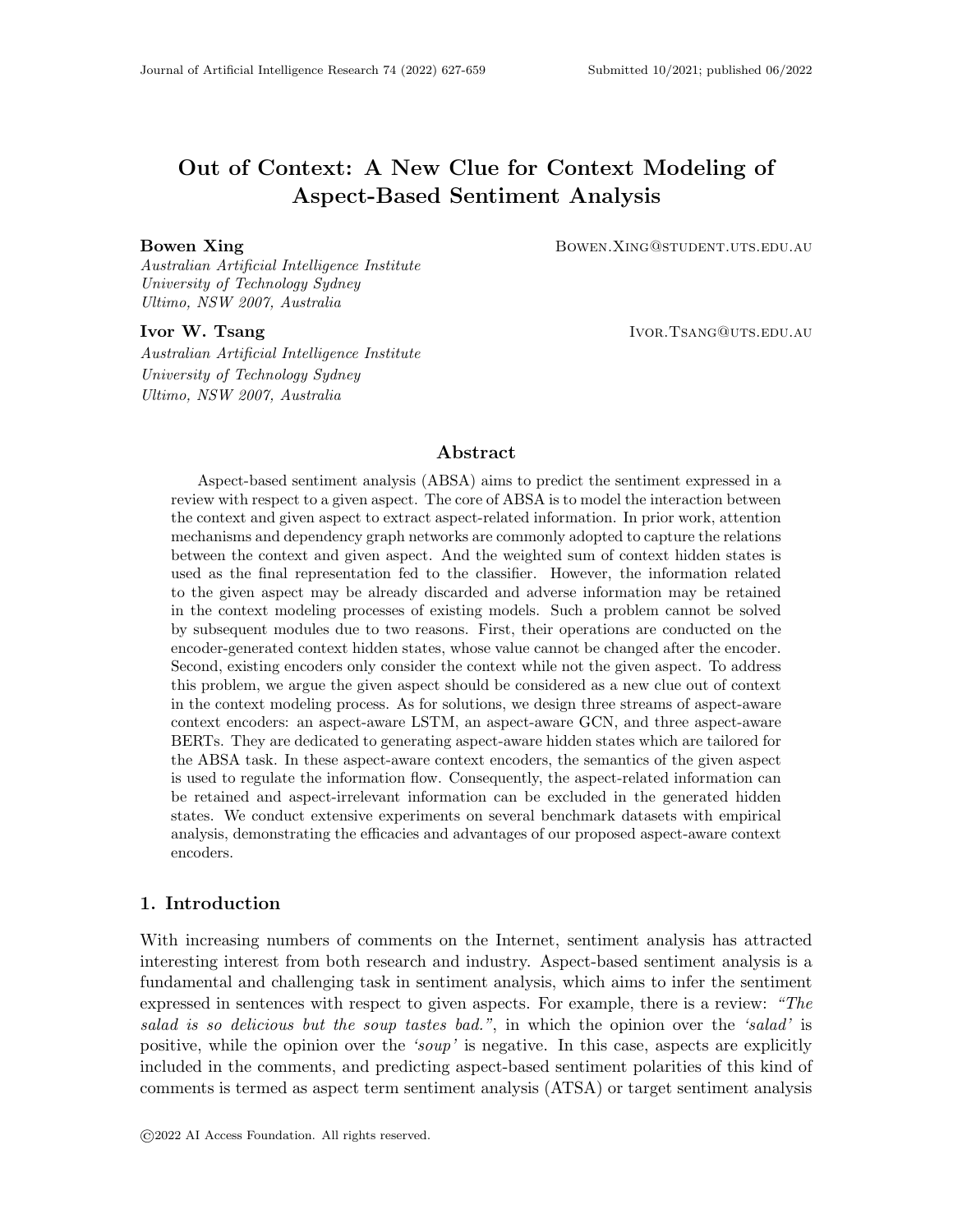

Figure 7: Illustration of BERT0 (CLS) and BERT0 (Pool).



Figure 8: Illustration of BERT1 (CLS), BERT1 (Pool) and BERT1 (SEP).

When designing AABERTs, the original language modeling capacity of pre-trained BERT should be preserved, so we do not modify its internal network architecture. However, to achieve the aspect-awareness in BERT, we have to introduce the semantics of the given aspect to the intra-sentence dependency modeling process of BERT. In this work, our intuition is to provide BERT with the signal of the given aspect without thoroughly separating the context and aspect as two individual sentences. To achieve this, we try to break the isolation of the context  $(s_1)$  and the concatenated aspect  $(s_2)$ , providing a more appropriate signal of the given aspect for BERT. We modify the input format of BERT, more specifically, the setting of segment embedding and [SEP] token. Note that although there are many works aiming to improve BERT, most of them focus on designing different pre-training tasks (Liu, Ott, Goyal, Du, Joshi, Chen, Levy, Lewis, Zettlemoyer, & Stoyanov, 2019; Zhang, Han, Liu, Jiang, Sun, & Liu, 2019; Joshi, Chen, Liu, Weld, Zettlemoyer, & Levy, 2020) and position embeddings(Wang, Shang, Lioma, Jiang, Yang, Liu, & Simonsen, 2021), while the segment embedding and [SEP] token are yet to be studied. Next we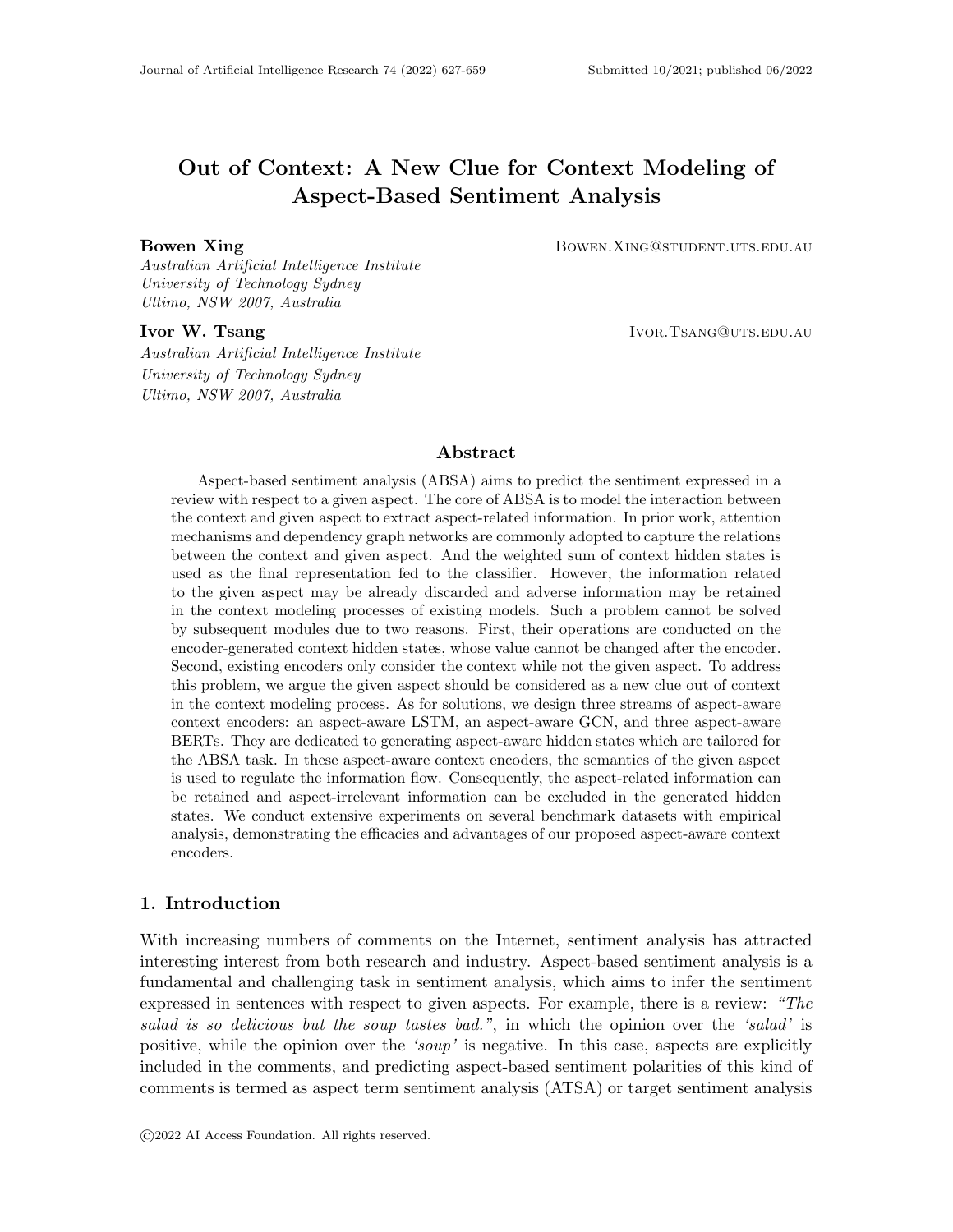introduce the proposed three aspect-aware BERTs whose differences only lie in the input formats.



# 4.3.1 AABERT1

Figure 9: Illustration of AABERT1 (CLS) and AABERT1 (Pool).

The input and output format of AABERT1 is illustrated in Fig. 9. In AABERT1, the context word sequence is concatenated with the word sequence of the given aspect. They are not separated by [SEP] token and the segment embeddings of their tokens are identical. As a result, the input tokens of context and aspect are not separated in the embedding space. The intuition of AABERT1 is to provide the signal of the given aspect without separating the context and aspect. There are two clues of aspect-awareness for intra-sentence context modeling. First, considering the review is of one sentence, the punctuation mark (always '.') at the end of every review is a weak separator to hint that the tokens between it and the end mark ([SEP]) are the given aspect. Second, the co-occurrence of the aspect included in the context  $(s_1)$  and the aspect in position  $s_2$ .

# 4.3.2 AABERT2

The input and output format of AABERT2 is illustrated in Fig. 10. The difference between AABERT2 and AABERT1 lies in the segment embedding. In AABERT2, the segment embeddings of aspect tokens are set different from the ones of context tokens. In the input embedding space, a signal is introduced to separate context and aspect. Therefore, there are three clues indicating the specific aspect: (1) the final punctuation mark of the review context; (2) the co-occurrence of the concatenated aspect and the one include in the context; (3) the different semantic signals of the segment embeddings. These three clues indicate the specific aspect of the current sample. And more importantly, the concatenated aspect is not fully regarded as a separated sentence from the context. Accordingly, the intra-sentence dependencies between the aspect and its related context words can be captured, then the generated hidden states can contain more useful aspect-related information.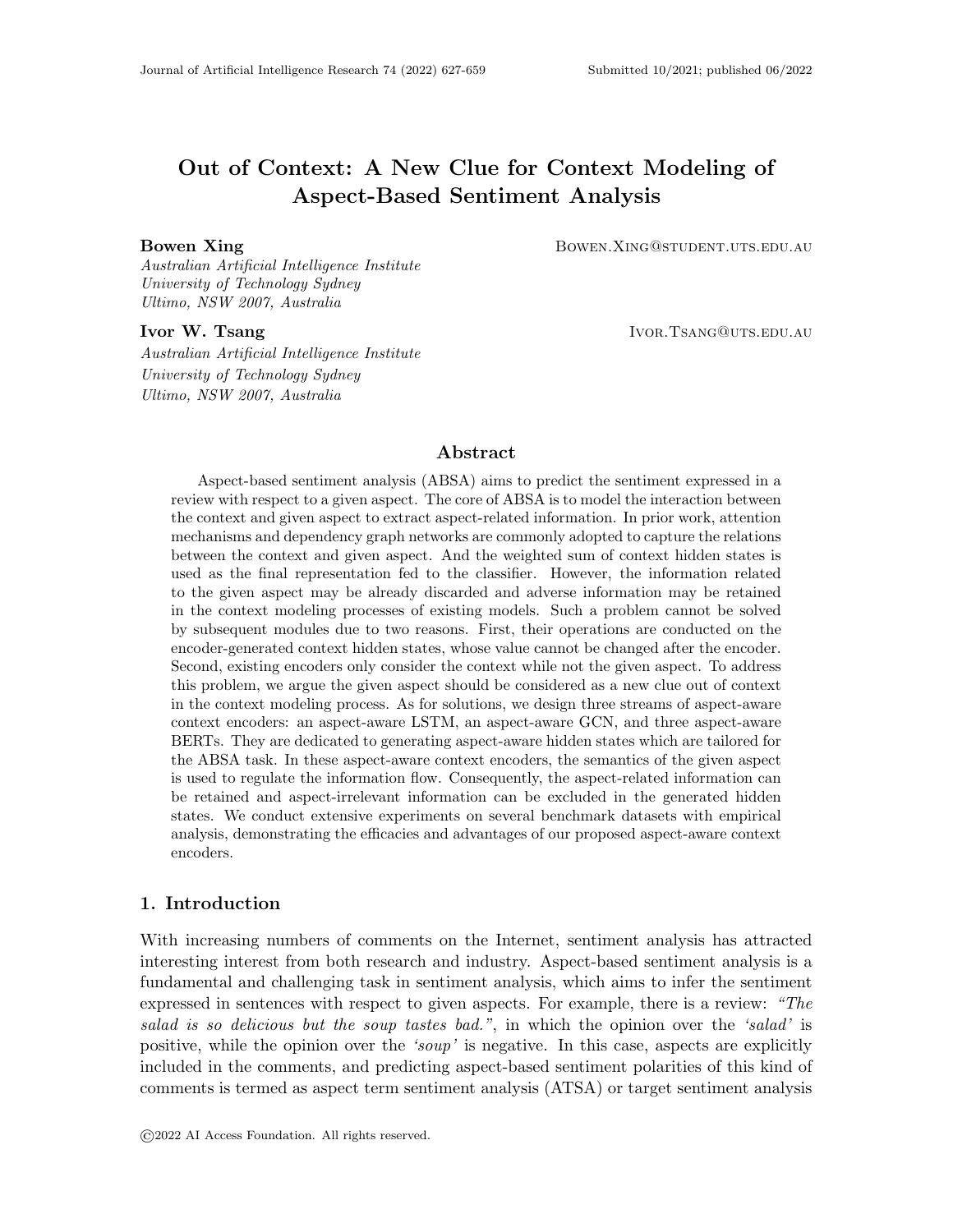

Figure 10: Illustration of AABERT2 (CLS) and AABERT2 (Pool).



Figure 11: Illustration of AABERT3 (CLS), AABERT3 (Pool) and AABERT3 (SEP).

# 4.3.3 AABERT3

The input and output format of AABERT3 is illustrated in Fig. 11. AABERT3 adopts the explicit separator token [SEP] to separate the context and aspect in the input concatenated sequence. However, AABERT3 does not set different segment embeddings for context tokens and aspect tokens to separate them in latent space. Hence, there are two clues of aspectawareness for intra-sentence context modeling: one is the [SEP] token and another is the co-occurrence of the aspect included in the context and the concatenated aspect in position  $s_2$ . Similar to AABERT1 and AABERT2, the concatenated aspect is not fully regarded as a separated sentence from the context. Thus the intra-sentence dependencies between the aspect and its related context words can be captured,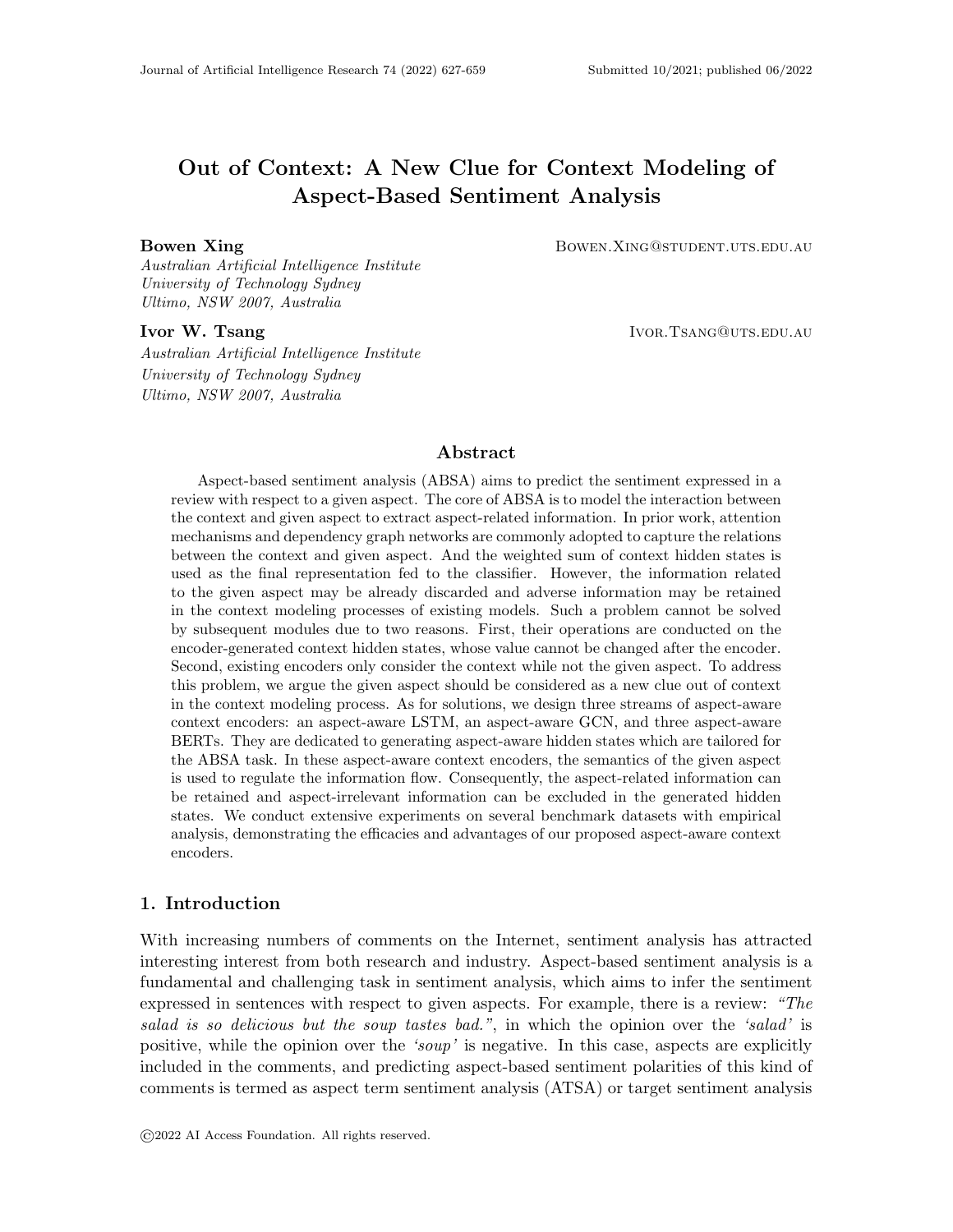# 5. Experiments

# 5.1 Task Definition

We conduct experiments on the two cases of aspect-based sentiment analysis: aspect term sentiment analysis (ATSA) and aspect category sentiment analysis (ACSA). The former infers sentiment polarities of the given aspect term explicitly included in the context word sequence. The latter infers sentiment polarities of generic aspects such as *service* or food which may not be explicitly found in the context word sequence, and these generic aspects belong to a predefined set. In this paper, both of ATSA and ACSA are classification tasks, concretely, they are respectively the subtask 2 (ST2) and subtask 4 (ST4) in SemEval-2014 Task 4 (Pontiki, Galanis, Pavlopoulos, Papageorgiou, Androutsopoulos, & Manandhar, 2014).

# 5.2 Settings

### Datasets

We evaluate the performances of our models on SemEval 2014 (Pontiki et al., 2014) task 4 datasets which consist of laptop and restaurant reviews. These two datasets are widely used benchmarks in many previous works (Wang et al., 2016; Chen et al., 2017; Wang et al., 2018, 2020), and consistent with them we remove the reviews having no aspect or the aspects with sentiment polarity of "conflict". Finally, the datasets consist of reviews with at least one aspect labeled with sentiment polarities of positive, neutral and negative. For ATSA(ST2), we adopt Laptop and Restaurant datasets; for ACSA(ST4), only the Restaurant dataset is available. Full statistics of the datasets are given in Table 1.

| Task        | Dataset          | Pos  | Neg | Neu |
|-------------|------------------|------|-----|-----|
|             | Restaurant Train | 2164 | 807 | 637 |
| <b>ATSA</b> | Restaurant Test  | 728  | 196 | 196 |
|             | Laptop Train     | 994  | 870 | 464 |
|             | Laptop Test      | 341  | 128 | 169 |
| <b>ACSA</b> | Restaurant Train | 2179 | 839 | 500 |
|             | Restaurant Test  | 657  | 222 | 94  |

Table 1: Statistic of all datasets

#### Evaluation

We adopt both Macro-F1 and Accuracy (Acc) to evaluate the models' performances. Generally, higher Acc can verify the effectiveness of the system while it biases towards the majority class, and Macro-F1 provides more indicative information about the average performance of all classes.

Following previous works (Zhang et al., 2019; Tang et al., 2020; Zhang & Qian, 2020), we train the models several times and report the average of best results of each run. Concretely, we train the models 10 times with individual random seeds and the epoch number is 30.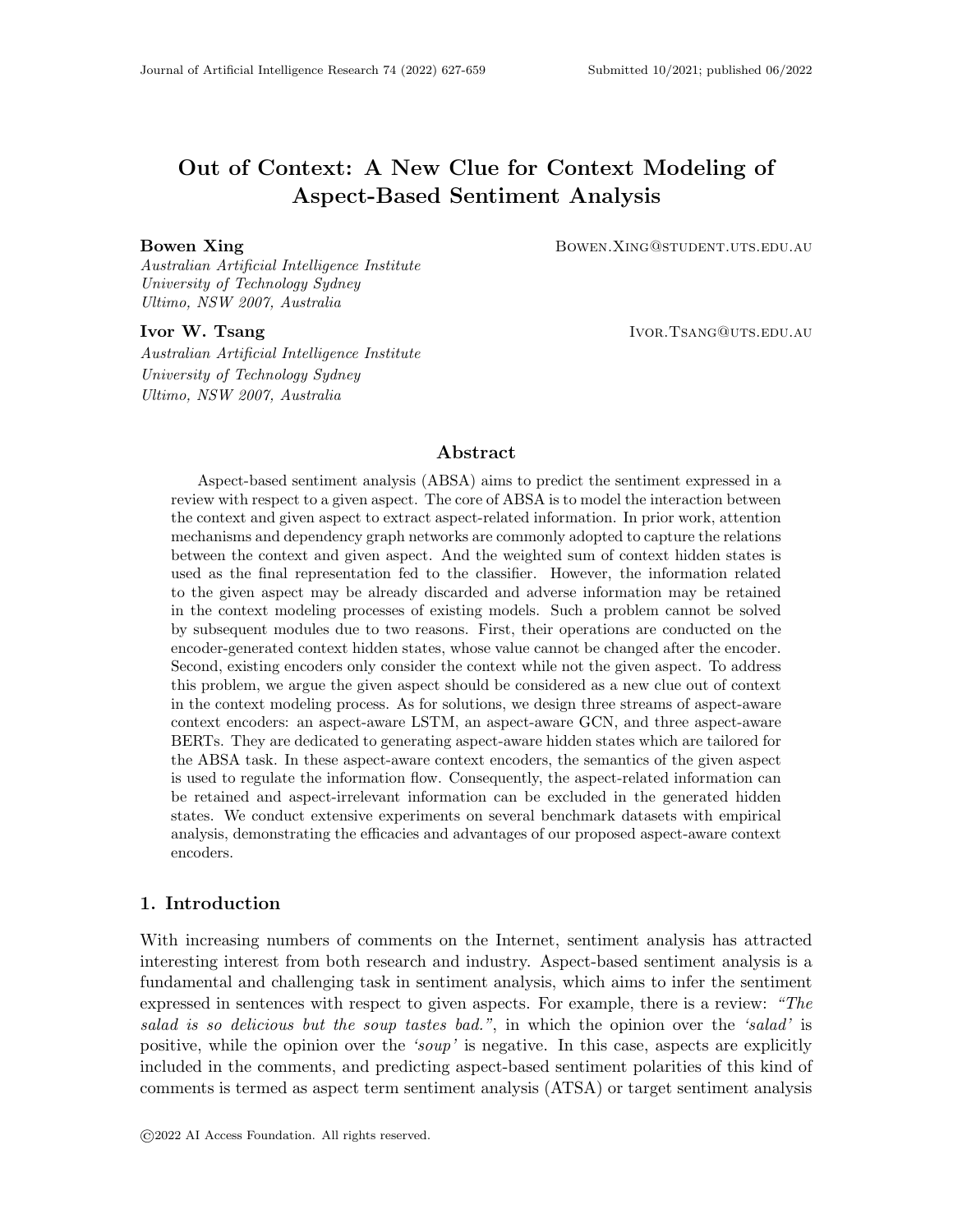### 5.3 Base Models and Compared Models

Firstly, we compare our AALSTM with LSTM as single models. LSTM, LSTM (Pool) and Bi-LSTM denote that the last hidden state of LSTM, the pooling of all hidden states of LSTM and the pooling of all hidden states of Bi-LSTM are taken as the final representation for classification, respectively. And the same notation for AALSTM, as shown in Table 2. The output of Bi-AALSTM is the series of concatenated hidden states of two AALSTMs of different directions.

In Section 1, we divide existing LSTM-based ABSA models into four categories according to their context modeling process. In order to verify the superiority of the proposed AALSTM and AAGCN compared to vanilla LSTM and GCN, we choose some representative models as backbones and replace their original vanilla LSTM and GCN with our proposed AALSTM and AAGCN. We select one representative model from each of these categories for experiments. Accordingly, ATAE-LSTM (Wang et al., 2016), IAN (Ma et al., 2017), RAM (Chen et al., 2017), and ASGCN (Zhang et al., 2019) are chosen as the representatives of the four categories because their architectures are novel and they are widely taken as compared models in previous works. We introduce the four LSTM-based backbones as follows:

- Attention-based LSTM with Aspect Embedding (ATAE-LSTM). It concatenates the aspect embedding to the word embeddings of context words as the initial context word representation input into the LSTM layer. In the attention mechanism, the aspect embedding is utilized to produce the attention vector. We refer to this model as ATAE for short.
- Interactive Attention Networks (IAN). It models context and target separately. And in the interactive attention mechanism, for ATSA task, the context and target leverage the average of each other's hidden states to produce their attention vectors. The representations of the context and aspect are concatenated as the final aspectbased sentiment representations. For the ACSA task, the target modeling module is not available because the aspect category is not a word sequence as the target. So we use the aspect embedding to produce the attention weights of context words.
- Recurrent Attention Network on Memory (RAM). Aiming at ATSA task, it utilizes aspect-relative location to assign weights to original hidden states then produces the attention vector in the recurrent attention mechanism consisting of GRU cells. It can not be applied to the ACSA task for that the aspect category has no location information because it is not included in the word sequence of context.
- Aspect-specific Graph Convolution Networks. Aiming at ATSA task, it employs a GCN to encode the local connections of the syntax graph of context, and use an aspect-aware attention to extract the aspect-related semantics for classification. This model cannot be applied to the ACSA task either, for the same reason as RAM.

Except for evaluating BERT0, BERT1, and our three AABERTs as single models, we also compare them as context encoders in X+BERT experiments by replacing the original BERT encoder with AABERTs. We choose R-GAT+BERT (Wang et al., 2020), which is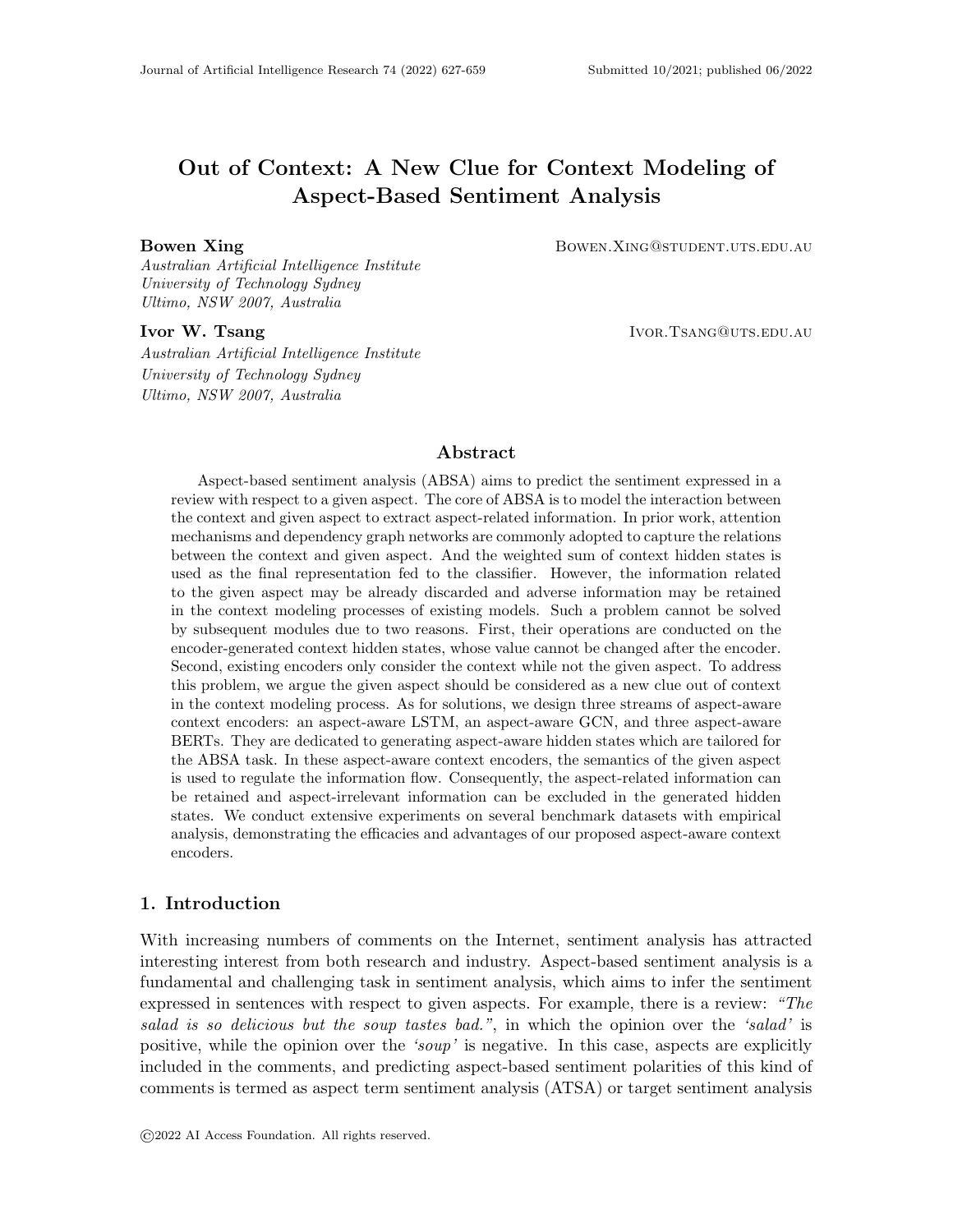a recently proposed BERT-based model for ABSA, as our backbone for X+BERT experiments.

• Relational Graph Attention Network with BERT Encoder. Augmenting graph attention network (Veličković et al., 2018) with relation embedding, (Wang et al., 2020) propose relational graph attention network (R-GAT) which can capture the relations between the aspect and each context word via operating on the starshaped aspect-oriented dependency graph. R-GAT+BERT uses BERT1 to model context and aspect together in the sentence-pair manner and takes the output hidden state of [CLS] token as the aspect representation.

Some state-of-the-art (SOTA) models are chosen for comparison:

- **ATSA (ST2):** TNet (Xin, Lidong, Wai, & Bei, 2018); TD-GAT (Huang & Carley, 2019); BiGCN (Zhang & Qian, 2020); R-GAT (Wang et al., 2020); TDGEDT-BERT (Tang et al., 2020); AEN-BERT (Song, Wang, Jiang, Liu, & Rao, 2019); KGCapsAN-BERT (Zhang, Li, Xu, Leung, Chen, & Ye, 2020); ASGCN + BERT (Zhang et al., 2019); A-KVMN+BERT (Tian et al., 2021b); BERT+T-GCN (Tian et al., 2021a).
- ACSA (ST4): AS-Capsule (Wang et al., 2019), BERT-pair-QA-B (Sun, Huang, & Qiu, 2019).

For fair comparison, we leave out the baselines that utilizes external resources (Gao, Feng, Song, & Wu, 2019; Xu et al., 2019; Yang et al., 2021).

# 5.4 Implementation Details

For LSTM based models, we initialize all word embeddings by Glove vectors (Pennington, Socher, & Manning, 2014) and the out-of-vocabulary words' embeddings are sampled from the uniform distribution  $U(-0.1, 0.1)$ . All embedding dimensions are set to 300. For BERTbased models, we adopt BERT-base uncased English version (Devlin et al., 2019). Initial values of all weight matrices are sampled from the uniform distribution  $U(-0.1, 0.1)$  and initial values of all biases are zeros. The batch size is set as 16. We minimize the crossentropy loss to train our models using the Adam optimizer (Kingma  $\&$  Ba, 2015) with the learning rate set as 0.001 for LSTM-based models and 10−<sup>5</sup> for BERT-based models. To avoid overfitting, for LSTM based models, we adopt the dropout strategy on the input context wording embedding layer and the final aspect-based sentiment representation with  $p = 0.5$ ; for BERT-based models, we adopt the dropout strategy on the BERT output hidden states with  $p = 0.3$ . Besides, weight decay strategy and  $L2$ -regularization are respectively adopted for BERT and LSTM based models.

As for the aspect vector  $(A)$  input into AALSTM or AAGCN, we set it as follows:

• ATSA  $(ST2)$ :

For AALSTM, generally we use the average of word embeddings of the target words as A, while for IAN, we adopt the average of the hidden states of the aspect words as A. For AAGCN, the average pooling of the hidden states of the aspect is taken as A.

# • ACSA  $(ST4)$ :

For all models, we initialize all aspect embeddings by sampling from the uniform distribution  $U(-0.1, 0.1)$ .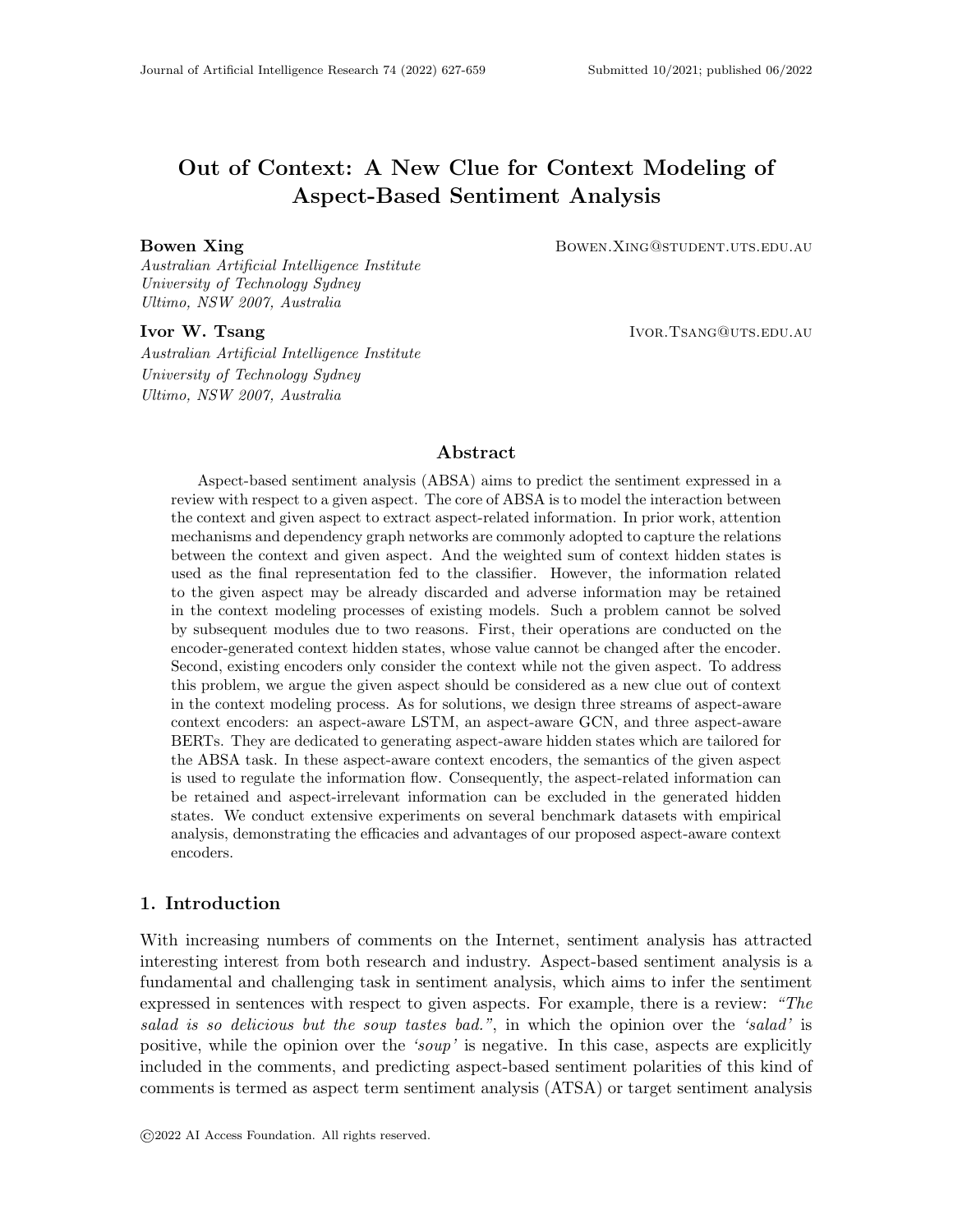For BERT-based models, the aspect category is regarded as a phrase just like the aspect term which is concatenated to the end of context in the input sequence.

# 6. Main Results

Table 2: Evaluation results of LSTM-based models. Best scores are in bold. (AA) denotes that the vanilla LSTM in the backbone is replaced with our AALSTM; (Bi) denotes that the LSTM used in the backbone is Bi-LSTM; (Bi-AA) denotes that the LSTM used in the backbone is replaced with our Bi-AALSTM. † indicates that the aspect-aware variant significantly outperforms the corresponding backbone, with  $p < 0.05$  under t-test.

|             | Models                            | Aspect-Aware    | Macro-F1 Accuracy | $ATSA(ST2)$ -Res14 | $ATSA(ST2)$ -Lap14 |       | $ACSA(ST4)$ -Res14<br>Macro-F1 Accuracy Macro-F1 Accuracy |                          |
|-------------|-----------------------------------|-----------------|-------------------|--------------------|--------------------|-------|-----------------------------------------------------------|--------------------------|
|             | <b>LSTM</b>                       |                 | 61.17             | 75.93              | 60.82              | 68.57 | 71.66                                                     | 82.15                    |
|             | LSTM (Pool)                       |                 | 61.22             | 76.01              | 60.75              | 68.71 | 71.84                                                     | 82.26                    |
| Single LSTM | Bi-LSTM (Pool)                    |                 | 62.45             | 76.61              | 61.33              | 68.94 | 72.07                                                     | 82.69                    |
|             | $AALSTM^{\dagger}$                | AA              | 65.79             | 78.09              | 63.58              | 70.41 | 75.23                                                     | 84.56                    |
|             | $AALSTM (Pool)^{\dagger}$         | AA              | 66.21             | 78.22              | 63.76              | 71.54 | 75.55                                                     | 84.80                    |
|             | Bi-AALSTM (Pool) <sup>†</sup>     | Bi-AA           | 68.91             | 79.42              | 64.25              | 72.21 | 76.32                                                     | 85.23                    |
|             | <b>ATAE</b>                       |                 | 63.12             | 76.83              | 60.56              | 66.96 | 70.61                                                     | 82.17                    |
|             | ATAE (AA)                         | AA              | 63.11             | 76.24              | 58.17              | 65.39 | 71.04                                                     | 82.08                    |
|             | ATAE (Bi)                         |                 | 64.99             | 77.41              | 62.81              | 67.40 | 71.84                                                     | 81.71                    |
|             | ATAE (Bi-AA)                      | Bi-AA           | 64.27             | 76.43              | 62.64              | 68.31 | 71.38                                                     | 82.11                    |
|             | <b>IAN</b>                        |                 | 65.70             | 78.39              | 64.32              | 71.32 | 73.00                                                     | 83.66                    |
|             | IAN $(AA)^{\dagger}$              | AA              | 67.66             | 78.69              | 67.13              | 72.54 | 75.55                                                     | 84.86                    |
|             | IAN(Bi)                           |                 | 68.44             | 79.02              | 65.74              | 72.10 | 73.43                                                     | 83.86                    |
| <b>LSTM</b> | IAN $(Bi-AA)$ <sup>†</sup>        | Bi-AA           | 69.35             | 79.86              | 68.11              | 73.25 | 76.45                                                     | 85.41                    |
|             | RAM                               |                 | 68.47             | 78.21              | 67.89              | 72.41 |                                                           |                          |
| $^{+}$      | RAM $(AA)^{\dagger}$              | AА              | 69.54             | 79.16              | 70.41              | 74.46 |                                                           |                          |
| $\times$    | RAM (Bi)                          |                 | 67.78             | 79.46              | 68.58              | 73.35 |                                                           |                          |
|             | RAM $(Bi-AA)$ <sup>†</sup>        | Bi-AA           | 71.27             | 80.21              | 71.15              | 75.12 |                                                           |                          |
|             | RAM $(Bi-AA) + AAGCN^{\dagger}$   | $Bi-AA + AAGCN$ | 75.17             | 82.53              | 73.77              | 77.27 |                                                           |                          |
|             | ASGCN (Bi)                        |                 | 72.02             | 80.77              | 71.05              | 75.55 | $\overline{\phantom{a}}$                                  | $\overline{\phantom{a}}$ |
|             | ASGCN $(Bi-AA)$ <sup>†</sup>      | Bi-AA           | 73.51             | 81.78              | 72.96              | 76.33 |                                                           |                          |
|             | ASGCN $(Bi, AAGCN)^{\dagger}$     | <b>AAGCN</b>    | 73.74             | 81.96              | 72.34              | 76.96 |                                                           |                          |
|             | ASGCN (Bi-AA, AAGCN) <sup>†</sup> | $Bi-AA + AAGCN$ | 74.14             | 82.18              | 73.44              | 77.22 |                                                           |                          |
|             | TNet                              |                 | 71.03             | 80.42              | 70.14              | 74.61 |                                                           |                          |
|             | TD-GAT                            |                 | 71.72             | 81.32              | 70.74              | 75.63 |                                                           |                          |
| SOTA        | <b>BiGCN</b>                      |                 | 73.48             | 81.97              | 71.84              | 74.59 |                                                           |                          |
|             | $R$ -GAT                          |                 | 73.52             | 81.55              | 72.11              | 75.52 |                                                           |                          |
|             | AS-Capsule                        |                 |                   |                    |                    |       | 73.53                                                     | 85.0                     |

### 6.1 LSTM

Experimental results of LSTM-based models are illustrated in Table 2. First of all, we can find that single AALSTM significantly outperforms vanilla LSTM and ATAE, and even close to IAN and RAM. On  $ATSA(ST2)$ -Res14 dataset, AALSTM overpass LSTM by  $4.6\%$ on F1 score. It is worth mentioning that ATAE, IAN, and RAM all adopt the attention mechanism to extract aspect-related information, while AALSTM and LSTM only model the context and take the last hidden state for prediction. The satisfying performances of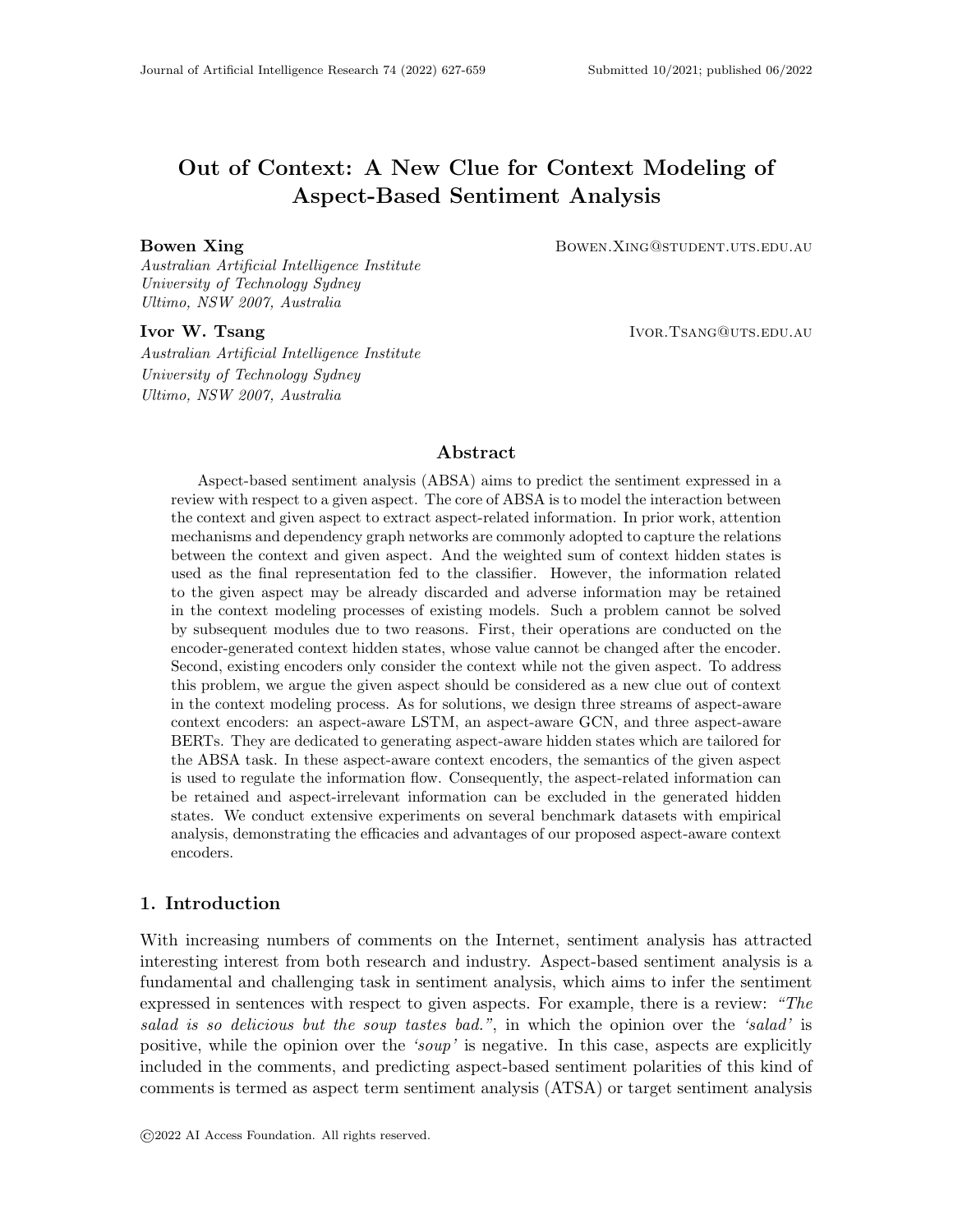#### Xing & Tsang

single AALSTM prove that its generated last hidden state  $H$  contains better and more sentiment indicative information of the given aspect than the last hidden state generated by vanilla LSTM. Generally, the location of the tokens mentioning the given aspect is not at the end of the review context. So it is proved that after training, AALSTM is able to transmit the aspect-related semantics in different context words to the last hidden state along time steps. And we can observe that generally the pooling variants of LSTM and AALSTM perform better than the ones adopting the last hidden state for classification. We speculate that there is some important information which is not contained in the last hidden state, and the pooling variant can aggregate the important in all hidden states into the final representation, which leads to better performance. Besides, we can find that Bi-AALSTM obtains significant improvement via only concatenating two unidirectional AALSTM. This is because Bi-AALSTM can aggregate the aspect-specific semantics from both directions, and the final representation is more sufficient.

To further verify the superiority of AALSTM over vanilla LSTM, we replace the original LSTM in the four backbones (ATAE, IAN, RAM and ASGCN) with our proposed AAL-STM. In the implementation of our experiments, the only difference between original models and their AA or Bi-AA variants is the replacement of vanilla LSTM or Bi-LSTM. So the performance improvement can directly demonstrate the effectiveness of our proposed AAL-STM and Bi-AALSTM. We can observe that (Bi-)AALSTM can significantly improve the performances of IAN, RAM and ASGCN, especially on Macro-F1. On ATSA(ST2)-Lap14 dataset, IAN (AA) has 2.8% and 1.2% improvement on F1 and Acc, respectively. On ACSA task, IAN (AA) gets an improvement of 2.6% on F1 compared with IAN, and IAN (Bi-AA) outperform IAN (Bi) on  $ACSA(ST4)$  by 3% in terms of F1. IAN (AA) and IAN (Bi-AA) outperforms AS-Capsule by 3% on F1. Compared with AS-Capsule, IAN (AA) and IAN (Bi-AA) respectively obtain 2% and 3% improvement in terms of F1.

To analyze the significant improvements on F1, we dissect the performances of IAN and IAN (AA) on the three sentiment classes, and AS-Capsule is also compared on ACSA task. The comparisons are shown in Fig. 12. We can observe that AALSTM can improve IAN's performance on all sentiment classes. Especially, AALSTM can significantly improve the performance on Neutral class. And IAN (AA) overpasses AS-Capsule on Neutral class by a large margin. As shown in previous works (Wang et al., 2016; Tay et al., 2018; Wang et al., 2019), the sentiment prediction of Neutral class is much harder than the other two sentiment classes. This is caused by two main issues. First, as shown in Table 1, the Neutral class has much fewer samples, compared with the other two sentiment classes. This causes neural ABSA models do not have enough chances to learn how to effectively identify and extract the features that are important for correctly inferring the Neutral sentiment. Second, the key information about the given aspect with Neutral sentiment may be discarded in the context modeling process of vanilla LSTM, especially on the multi-aspect situation where there are other aspects with *Positive* or *Negative* sentiment. Compared with the tokens expressing *Positive* or *Negative* sentiments on other aspects in the same review, the tokens modifying *Neutral* aspect is prone to be neglected by vanilla LSTM cells to some extent. This is because the semantic information of the tokens modifying *Neutral* aspect seems too general against the overall semantic background of the context. The comparisons in Fig 12 proves that by taking the semantics of the given aspect into consideration when modeling context, AALSTM can effectively alleviate above two issues.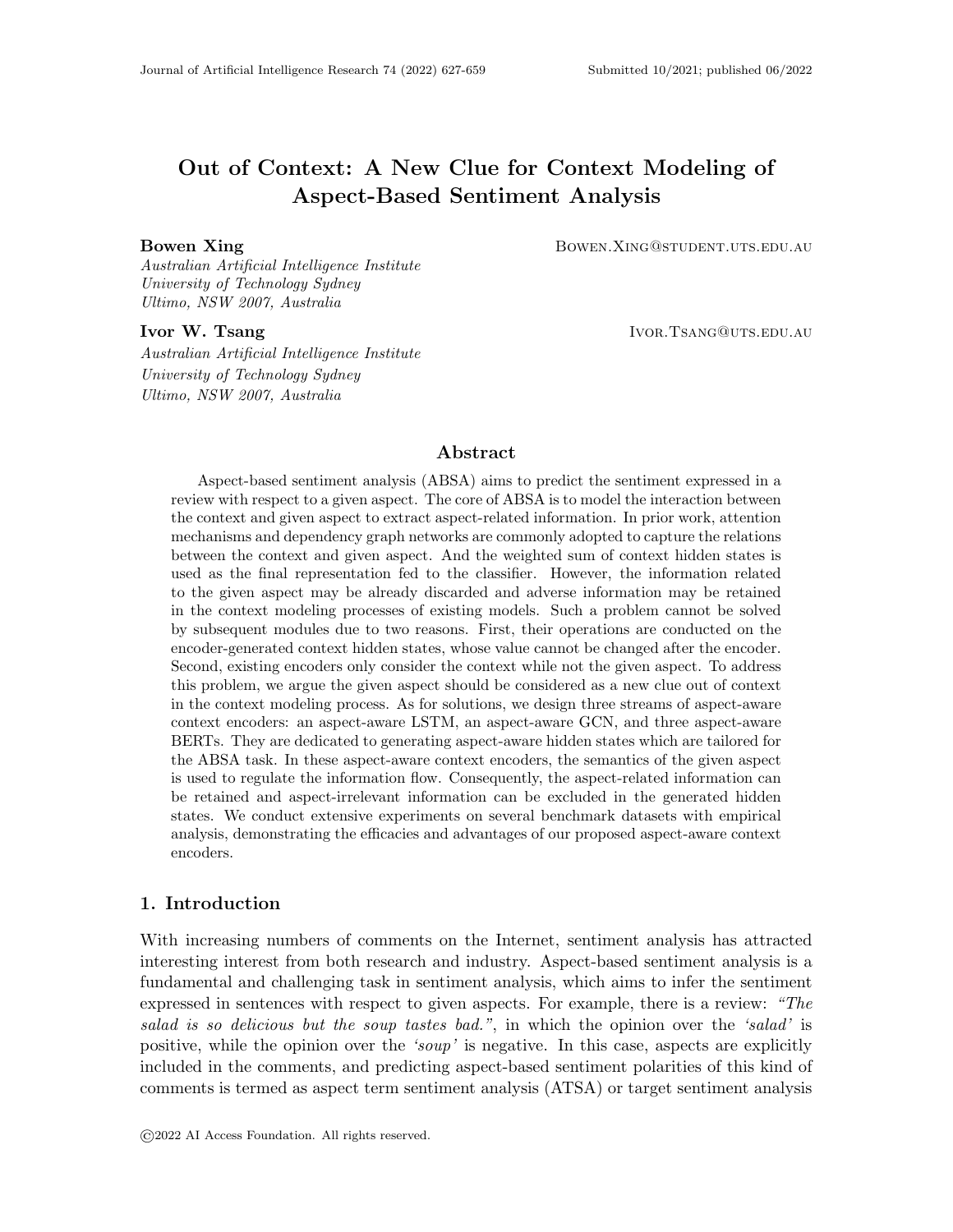

Figure 12: Performance comparison on different sentiment polarities.

However, we can find that AALSTM brings diminishing performances for ATAE model. ATAE represents a category of models that utilize aspect embedding concatenation (AEC) for the joint modeling of aspect and context. We suspect that the aspect information fused in the context word representations input into AALSTM may adversely affect the aspectaware mechanism's ability of identifying the sentiment indicative information of the given aspect and the noise information with respect to the given aspect (this conjecture is verified in Sect. 7.1).

To investigate the efficacy of our proposed AAGCN, we replace the vanilla GCN in ASGCN with it. We can observe that ASGCN (Bi, AAGCN) significantly outperforms ASGCN (Bi). This proves the superiority of AAGCN over vanilla GCN. The aspect-aware graph convolution process of AAGCN can aggregate more aspect-related semantics to current node from its neighbor nodes, and discard the useless information simultaneously. Therefore, AAGCN can generate better node representations, which improve performances. With the adoption of both Bi-AALSTM and AAGCN, ASGCN (Bi-AA, AAGCN) obtains even better performances, outperforming up-to-date state-of-the-art models by large margins. This proves that AALSTM can work well with AAGCN, generating much better hidden states which contain not only aspect-related semantics but also syntactic information. Additionally, we add AAGCN to RAM (Bi-AA) and we can find the performances are significantly improved, even overpassing ASGCN (Bi-AA, AAGCN). This is because the addition of AAGCN not only introduces syntactic information but also further regulates the information flow regarding the specific aspect.

# 6.2 BERT

Table 3: Illustration of input formats of different BERT versions. 'SEP Token' column indicates whether using the [SEP] token. 'Segment Embedding' column indicates whether the segment embeddings of context words and the concatenated aspect words are different.

| Models       | SEP Token | Segment Embedding | Input Format                                   |
|--------------|-----------|-------------------|------------------------------------------------|
| <b>BERTO</b> |           |                   | $[CLS]$ + Context + $[SEP]$                    |
| BERT1        |           |                   | $[CLS]$ + Context + $[SEP]$ + Aspect + $[SEP]$ |
| AABERT1      |           |                   | $[CLS]$ + Context + Aspect + $[SEP]$           |
| AABERT2      |           |                   | $[CLS]$ + Context + Aspect + $[SEP]$           |
| A A BERT3    |           |                   | $[CLS]$ + Context + $[SEP]$ + Aspect + $[SEP]$ |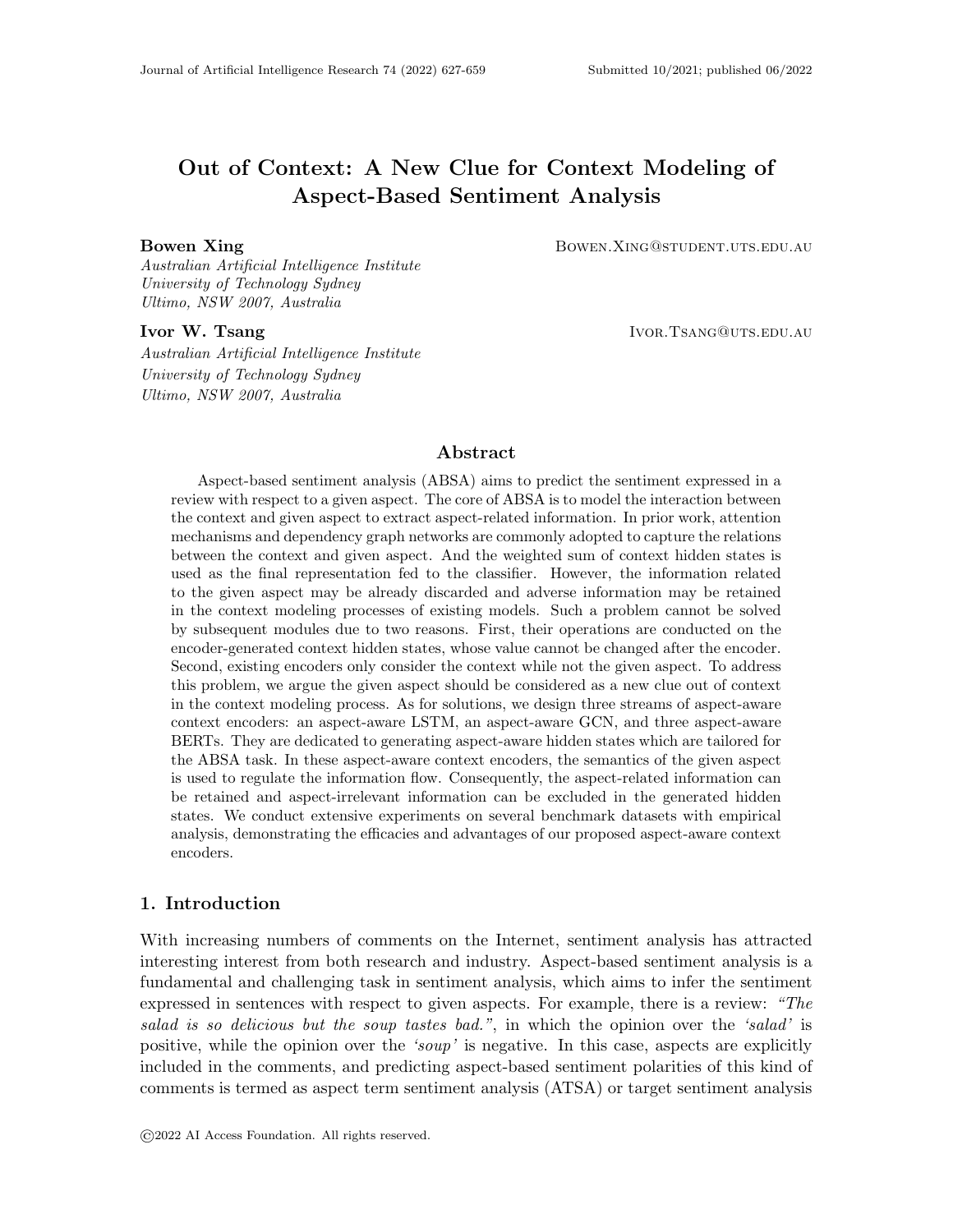| Models      |                                                    |                   |                      | $ATSA(ST2)$ -Res14   $ATSA(ST2)$ -Lap14 |                   | $ACSA(ST4)$ -Res14                                    |                            |  |
|-------------|----------------------------------------------------|-------------------|----------------------|-----------------------------------------|-------------------|-------------------------------------------------------|----------------------------|--|
|             |                                                    |                   |                      |                                         |                   | Macro-F1 Accuracy Macro-F1 Accuracy Macro-F1 Accuracy |                            |  |
|             | BERTO (CLS)                                        | 71.26             | 81.93                | 73.61                                   | 78.12             | 81.03                                                 | 88.90                      |  |
|             | BERT0 (Pool)                                       | 72.85             | 82.46                | 73.40                                   | 77.99             | 81.93                                                 | 89.42                      |  |
|             | BERT1 (CLS)                                        | 79.68             | 85.96                | 74.70                                   | 78.79             | 84.20                                                 | 90.61                      |  |
|             | BERT1 (Pool)                                       | 80.07             | 86.16                | 76.27                                   | 80.06             | 84.65                                                 | 90.69                      |  |
| BERT        | BERT1 (SEP)                                        | 79.90             | 86.09                | 75.84                                   | 79.48             | 85.16                                                 | $91.20\,$                  |  |
|             | AABERT1 (CLS)                                      | 80.17             | 86.27                | 75.71                                   | 79.91             | 85.18                                                 | $90.96\,$                  |  |
| Single      | AABERT1 (Pool)                                     | 79.75             | $86.06\,$            | 76.19                                   | 80.03             | 83.35                                                 | 89.89                      |  |
|             | AABERT2 (CLS)                                      | 80.08             | 86.19                | 75.88                                   | 79.61             | 84.42                                                 | 90.79                      |  |
|             | AABERT2 (Pool)                                     | 79.98             | 86.04                | 76.61                                   | 79.98             | 83.79                                                 | $90.28\,$                  |  |
|             | AABERT3 (CLS)                                      | 79.90             | 85.97                | $75.41\,$                               | 79.31             | 84.65                                                 | 90.76                      |  |
|             | AABERT3 (Pool)                                     | 79.76             | 86.09                | 76.27                                   | 79.67             | 84.67                                                 | $\boldsymbol{90.65}$       |  |
|             | AABERT3 (SEP)                                      | 79.42             | 85.86                | 74.76                                   | 78.68             | 84.85                                                 | $\boldsymbol{90.64}$       |  |
|             | $R-GAT + BERT0$                                    | $73.51\,$         | 82.48                | $73.75\,$                               | 78.10             |                                                       |                            |  |
|             | $R-GAT + BERT1$                                    | 80.23             | 86.22                | 75.71                                   | $79.45\,$         |                                                       |                            |  |
|             | $R$ -GAT + AABERT1                                 | $80.12\,$         | 86.19                | 76.07                                   | 79.91             |                                                       |                            |  |
|             | $R-GAT + AABERT2$                                  | 79.82             | 86.07                | 76.00                                   | 79.83             |                                                       |                            |  |
| <b>BERT</b> | $R$ -GAT + AABERT3                                 | $79.55\,$         | $85.99\,$            | 75.78                                   | $79.56\,$         |                                                       |                            |  |
| $+$         | $R-GAT2 + BERT0$                                   | 79.60             | 86.03                | 75.76                                   | 79.37             | $\overline{\phantom{a}}$                              |                            |  |
|             | $\times$ R-GAT2 + BERT1                            | $80.31\,$         | 86.44                | 75.84                                   | 79.37             |                                                       |                            |  |
|             | $R$ -GAT2 + AABERT1                                | $80.21\,$         | $86.38\,$            | 76.22                                   | 79.84             |                                                       |                            |  |
|             | $R$ -GAT2 + AABERT2                                | 80.07             | 86.46                | 76.21                                   | 79.73             |                                                       |                            |  |
|             | $R$ -GAT2 + AABERT3                                | 80.47             | 86.59                | 76.32                                   | 79.76             |                                                       |                            |  |
|             | $AAGCN + AABERT3$                                  |                   |                      |                                         | $\blacksquare$    | $86.74^{\dagger}$                                     | $\overline{92.82}^\dagger$ |  |
|             | $\overline{\text{ASGCN (AAGCN)} + \text{AABERT3}}$ | $80.84^{\dagger}$ | 86.64                | 77.20                                   | 80.56             | ÷,                                                    |                            |  |
|             | $RAM + AAGCN + AABERT3$                            | 80.69             | $86.79$ <sup>†</sup> | $78.01^{\dagger}$                       | $81.20^{\dagger}$ | $\overline{\phantom{a}}$                              | ÷,                         |  |
|             | <b>AEN-BERT</b>                                    | 73.76             | 83.12                | 76.31                                   | 79.93             |                                                       |                            |  |
|             | DGEDT-BERT                                         | 80.0              | 86.3                 | $75.6\,$                                | $79.8\,$          |                                                       |                            |  |
|             | KGCapsAN-BERT                                      | 79.00             | $85.36\,$            | 76.61                                   | 79.47             |                                                       |                            |  |
| SOTA        | $ASGCN + BERT$                                     | 79.32             | $85.87\,$            | $74.35\,$                               | 78.92             |                                                       |                            |  |
|             | A-KVMN+BERT                                        | 77.94             | $85.98\,$            | 76.14                                   | 79.78             |                                                       |                            |  |
|             | BERT+T-GCN                                         | 79.40             | $85.95\,$            | $76.95\,$                               | $80.56\,$         |                                                       |                            |  |
|             | BERT-pair-QA-B                                     |                   |                      |                                         |                   |                                                       | 89.9                       |  |

| Table 4: Evaluation results of BERT-based models. Best scores are in <b>bold</b> . <sup>†</sup> indicates |  |  |  |  |  |
|-----------------------------------------------------------------------------------------------------------|--|--|--|--|--|
| that the score significantly overpass the baselines', with $p < 0.05$ under t-test.                       |  |  |  |  |  |

We list the input formats of BERT0, BERT1 and our three AABERTs in Table 3 to help distinguish them. Experimental results of BERT-based models are illustrated in Table 4. We can observe that BERT0 (CLS) and BERT0 (Pool) obtain the worst results. This is because there is no aspect semantics introduced. And among other single BERT models, BERT1 (CLS) achieves the worst results on ATSA task, although it is widely used for sentence classification. Our proposed AABERTs show significant superiority to BERT1 on ATSA task. Remarkably, AABERT2 (Pool) even overpass some state-of-the-art models in terms of F1 on  $ATSA(ST2)$ -Lap14 dataset. This proves its strong capability of extracting aspect-related information from context words, which is because AABERT1 can effectively model the **intra-sentence dependencies** between the given aspect and context words. On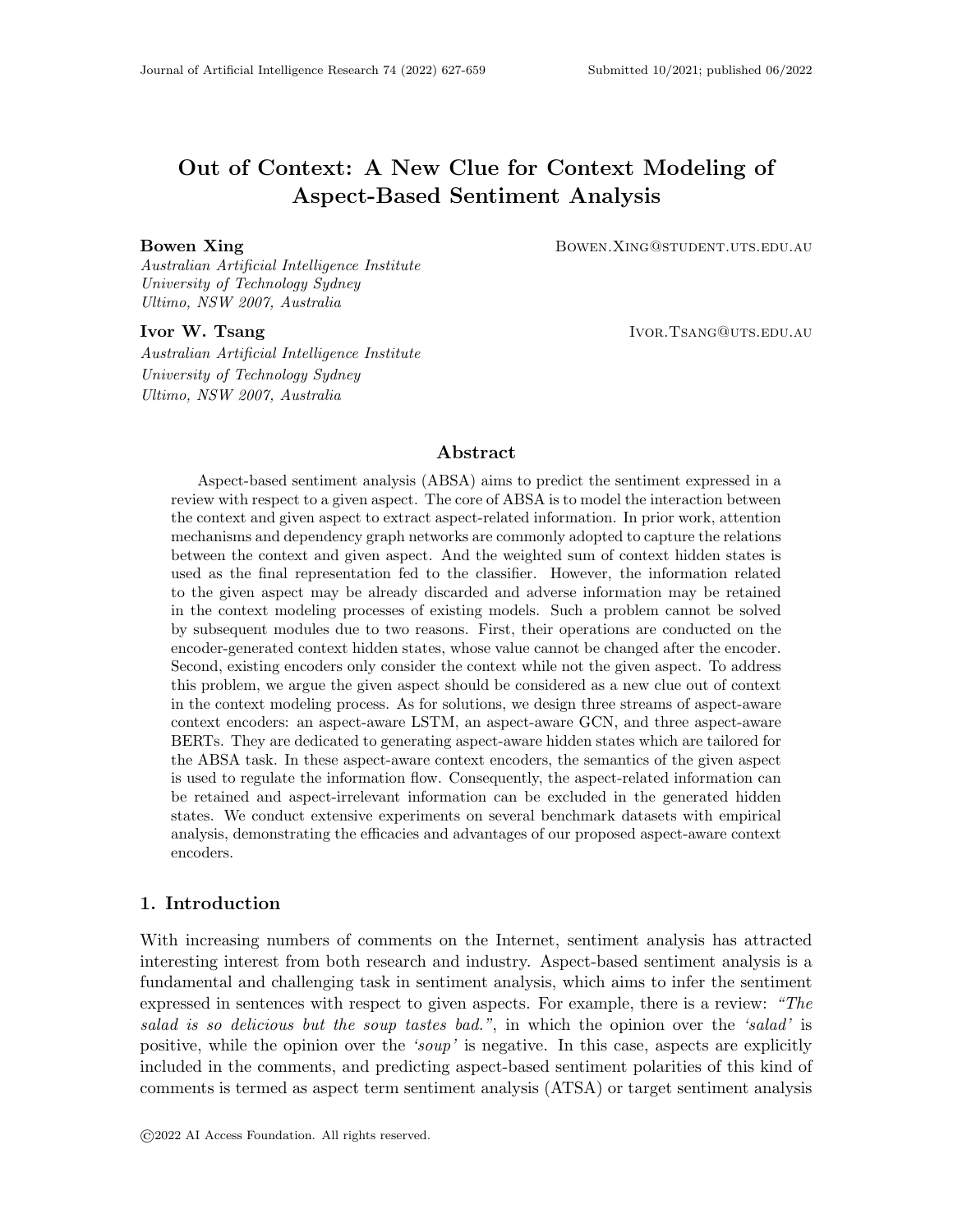ACSA task, we can find that BERT1 (SEP) slightly outperforming our proposed AABERTs. This is because aspect categories are not included in the context word sequence. In this case, AABERTs' advantage of intra-sentence dependencies modeling is hindered because the aspect is not a word sequence included in the sentence.

To evaluate the effectiveness of AABERTs as context encoders, we conduct experiments on recent proposed R-GAT+BERT by replacing the original BERT with AABERTs. Note that R-GAT+BERT is only available for ATSA task and in its original architecture, the BERT is BERT1 and the hidden state of [CLS] token is taken as the aspect representation. We can find that generally, R-GAT+AABERTs outperform R-GAT+BERT1 and R-GAT+BERT0, while on  $ATSA-Res14$  dataset R-GAT+AABERTs slightly underperform to R-GAT+BERT1.

As R-GAT+BERT takes the hidden state of [CLS] token as aspect representation, we suspect the generated hidden states of [CLS] tokens may lose some important aspect-related information when aggregating the (aspect-related) context information. Since average pooling can retain the original information as much as possible, we propose R-GAT2+BERT which takes the average pooling of all context hidden states as aspect representations. The performances of R-GAT2+BERTs are demonstrated in Table 4. We can observe that the performances are improved via only changing the way of obtaining the aspect representation from CLS to Pool . In addition, this operation costs no extra time and computation at implementation.

Another interesting phenomenon is that the collaboration of R-GAT and AABERTs  $(BERT0/BERT1)$  does not bring improvements for AABERTs (BERT1) on  $ATSA(ST2)$ - $Lap14$  dataset. We suspect the reason is that the grammatical correctness of the reviews in  $ATSA(ST2)-Lap14$  dataset is lower than the reviews in  $ATSA(ST2)-Res14$  dataset, which was revealed in (Zheng, Zhang, Mensah, & Mao, 2020). And the R-GAT heavily relies on the precision of dependency graphs, which may be incorrectly parsed due to the ungrammatical sentences. As a result, the performances of R-GAT+BERTs on  $ATSA(ST2)$ -Lap14 dataset are not promising enough.

To evaluate the efficacy of combining AAGCN and AABERT, we design three models: AAGCN + AABERT3, ASGCN (AAGCN) + AABERT3 and RAM + AAGCN+ AABERT3, in which the original LSTM encoder is replaced with our proposed AABERT3 encoder. AAGCN + AABERT3 takes the average pooling of hidden states as the final representation for classification. We can observe that it achieves new state-of-the-art performances on ACSA(ST4). This proves that although AABERT have strong ability of context modeling and retain aspect-related semantics, AAGCN can further improve the performance by integrating syntactic information and further aggregating aspect-centric semantics. And we can find that RAM + AAGCN + AABERT3 achieves new state-of-the-art performance on ATSA(ST2). Although RAM is a model proposed in 2017, with the power of our proposed AAGCN and AABERT3, it beats the up-to-date models proposed in 2020 and 2021.

It is worth mentioning that all of the improvements of AABERTs are achieved by skillfully modifying the input format of BERT, which is pretty easy to implement in practice. And our proposed AABERTs do not cause extra computation and time cost because they have the same architecture and parameters with vanilla BERT. Duo to this, the improvements of AABERTs over vanilla BERT are not very significant. However, AAGCN can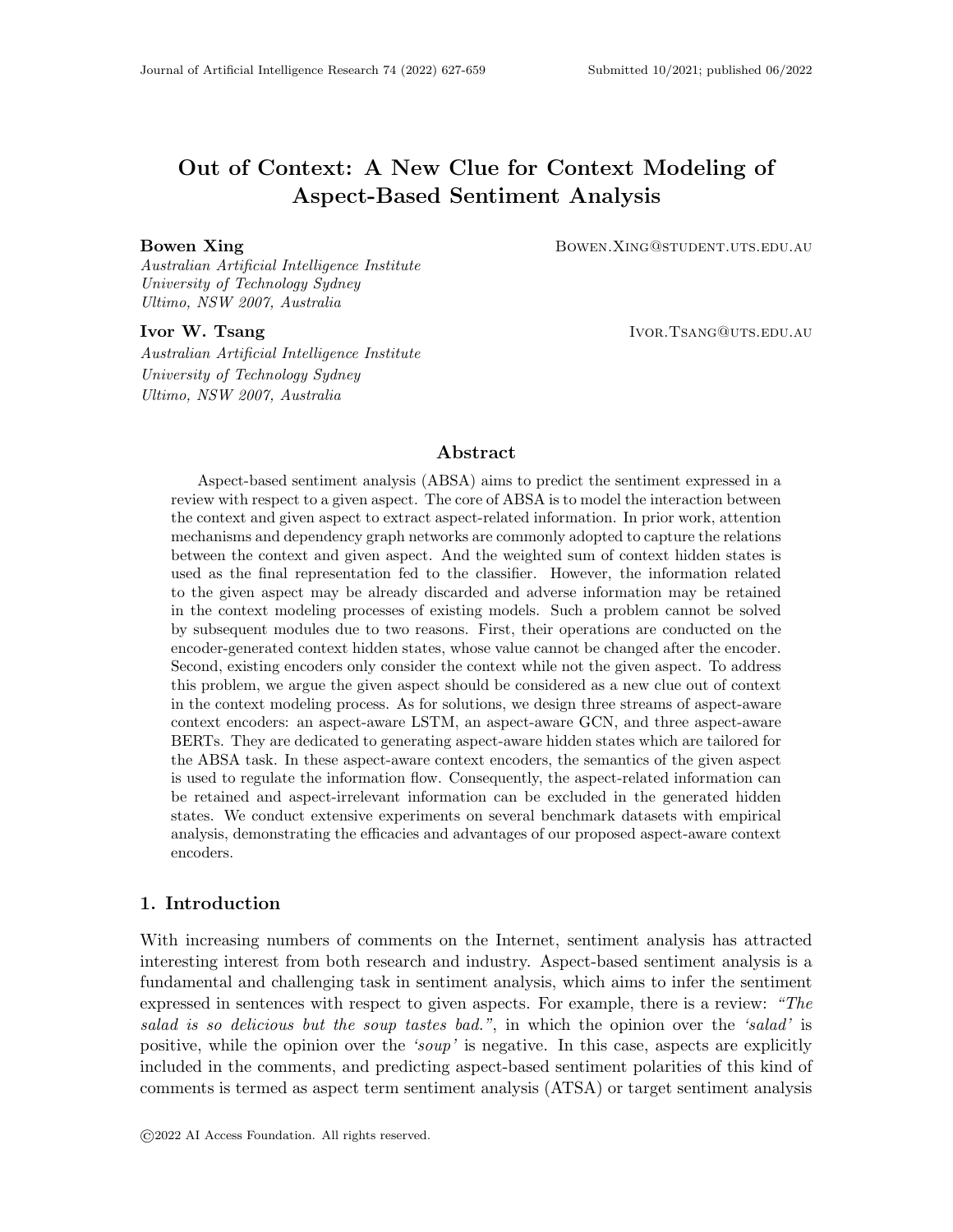| Models                  | (per epoch) | Training Time   Inference Time<br>(per sample) | <b>GPU</b> Memory | Acc   |
|-------------------------|-------------|------------------------------------------------|-------------------|-------|
| $RAM(Bi-AA) + AAGCN$    | 4.8s        | 0.7 <sub>ms</sub>                              | 1.2G              | 77.3% |
| $RAM + AAGCN + AABERT3$ | 14.4s       | 2ms                                            | 7.2G              | 81.2% |
| Improvement of BERT     | 300%        | 300%                                           | 600%              | $5\%$ |

Table 5: Comparison of our proposed LSTM- and BERT- based models on different factors of Computation Efficiency.

work well with AABERTs to generate high-quality hidden states which can significantly improve performances and lead to new state-of-the-art results.

# 6.3 Computation Efficiency of AALSTM- and AABERT-Based Models

From the results demonstrated above, we can observe than BERT has absolute superiority over LSTM: even the basic BERT1 significantly overperforms the best LSTM-based model RAM (Bi-AA) + AAGCN. However, this does not mean that LSTM-based models should be abandoned. In real-world scenarios, not only the model performance is important, but also computation efficiency is also crucial. Table 5 shows the Computation Efficiency of our proposed RAM  $(Bi-AA)$  + AAGCN and RAM + AAGCN + AABERT3. We can find that the AABERT-based model costs 3 times of training and inference time compared with the AALSTM-based model, and even requires 6 times of GPU memory, while it only surpasses the AALSTM-based model by about 5% on performance. Therefore, LSTM-based models is much more efficient on computation and costs much less resource. In some cases, especially the ones demanding fast inference while without adequate computing resources, BERT-based models are impractical to use. In contrast, LSTM-based models can effectively handle the task with much fewer parameters and faster inference speed.

# 7. Discussion

#### 7.1 Effect of Aspect Embedding Concatenation

In Section 6, we observe that the ATAE (AA) performs worse than ATAE. And we speculate the reason is the aspect embedding concatenation (AEC) adversely affects the aspect-aware gate mechanism of AALSTM, which is characterized by its ability of identifying the beneficial and adverse information with respect to given aspect at every time step. From Eq. 1, 3, and 7 we can find that the aspect gate mechanism is controlled by A and  $h_{t-1}$  which are concatenated together. The objective of the aspect-aware gate mechanism is to model the relation between the given aspect and the current semantic state then determine how much information from the given aspect should be integrated into the three gates of LSTM. But because of AEC, much information of the given aspect is fused into the generated hidden states. So A and  $h_{t-1}$  have much overlap with each other. This greatly increases the difficulty of modeling their relation. Moreover, from Eq. 2, 4, 8 we can find that the weighted A is added to the internal value of the three gates of LSTM. The object of this operation is to regulate the information flow of LSTM cells by adding some disturbance from A to the original internal value calculated by  $x_t$  and  $h_{t-1}$ . Without AEC, there is little aspect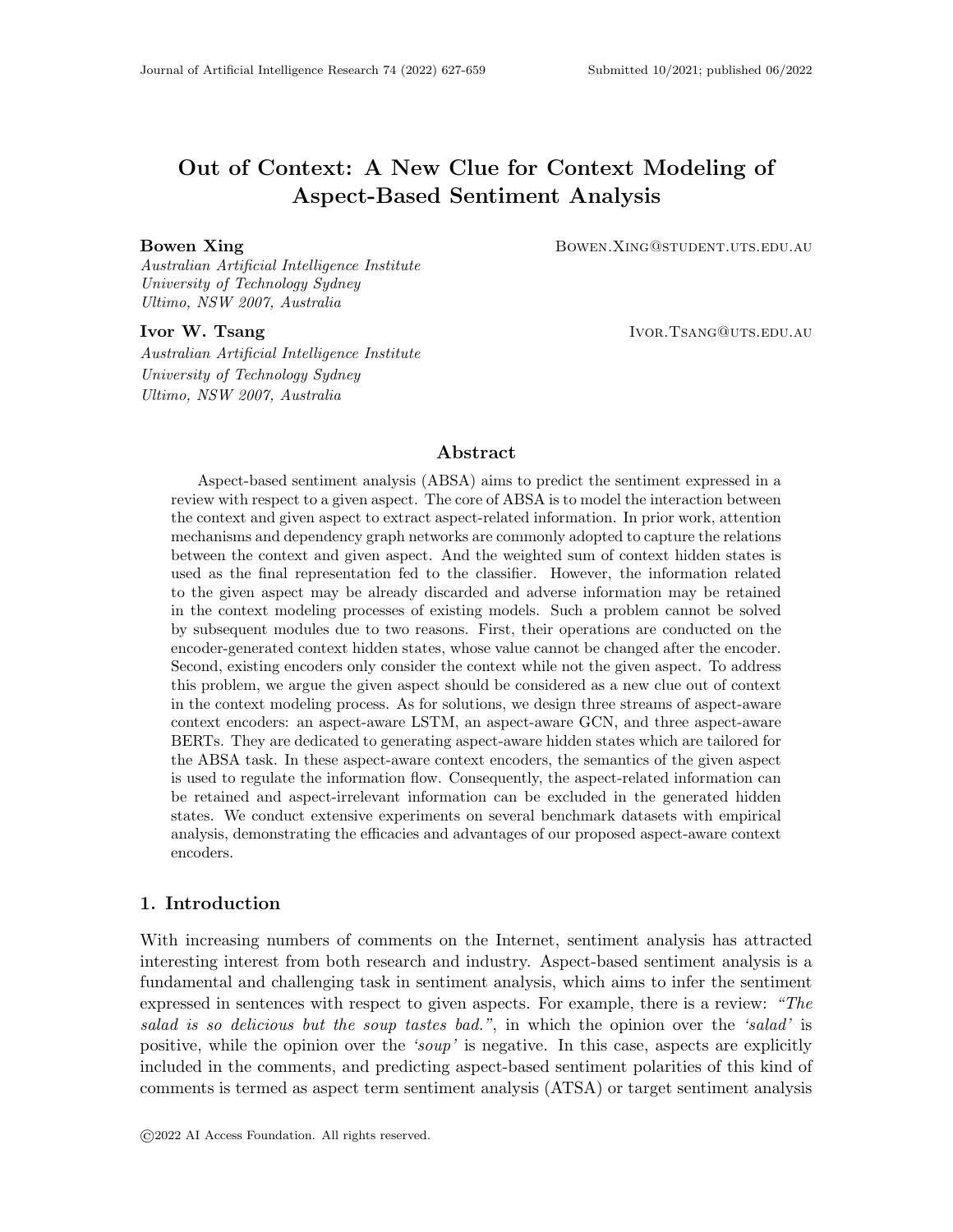information in  $x_t$  and  $h_{t-1}$ , so the disturbance from A can effectively adjust the three gates of LSTM with respect to the given aspect. But if AEC is adopted, there will be much aspect information contained in  $x_t$  and  $h_{t-1}$ . As a result, the influence of the disturbance from A is little, even invalid from the experimental results.

Table 6: Performance comparison of ATAE variants on three datasets. <sup>†</sup> indicates that ATAE (AA) w/o AEC significantly outperform ATAE and ATAE (AA), with  $p < 0.05$ under t-test.

| Models              | $ATSA(ST2)$ -Res14 |                   | $ATSA(ST2)$ -Lap14 |                   | $ACSA(ST4)$ -Res14                     |                   |  |
|---------------------|--------------------|-------------------|--------------------|-------------------|----------------------------------------|-------------------|--|
|                     | $Macro-F1$         | Accuracy          |                    |                   | Macro-F1 Accuracy    Macro-F1 Accuracy |                   |  |
| <b>ATAE</b>         | 63.12              | 76.83             | 60.56              | 66.96             | 70.61                                  | 82.17             |  |
| ATAE (AA)           | 63.11              | 76.24             | 58.17              | 65.39             | 71.04                                  | 82.08             |  |
| ATAE $(AA)$ w/o AEC | $65.08^{\dagger}$  | $77.10^{\dagger}$ | $62.45^{\dagger}$  | $68.87^{\dagger}$ | $72.61^{\dagger}$                      | $83.48^{\dagger}$ |  |

To confirm our conjecture, we conduct a set of ablation experiments based on ATAE model to study the effect of AEC. Table 6 demonstrates the experimental results. We can find that if AEC is removed from ATAE (AA), the model's performance gets significant increase. Just because of the adoption of AEC, the advantage of AALSTM is blocked out. The evaluation results of this set of ablation experiments provide solid evidence that AEC has an adverse influence on AALSTM. Based on the experimental results we can come to the conclusion that the purity of input initial context word representations is critical for AALSTM to retain the important information and eliminate the adverse information according to the given aspect for ABSA task. The purity here means the input word embeddings to AALSTM should only contain the semantic information about the context word itself. In fact, the ability of identifying the important and adverse information in the overall semantic space of the whole review according to the given aspect is the foundation of AALSTM's aspect-aware gate mechanism and the reason why it can generate more effective hidden states tailored for ABSA task.

#### 7.2 Investigation on the Effect of Aspect Numbers

In both real-world scenarios and the SemEval 2014 datasets, it is a common phenomenon that multiple aspects are mentioned in the same review. As revealed in previous work (Zhang et al., 2019), the adverse interactive affect between different aspects contained in the same review limits ABSA models' performances to a large extent. The fundamental cause of the multi-aspect problem is that the sentiment indicative information of different aspects

Table 7: Detailed statistics of the test sets of the three datasets.  $#Aspect\_Number$  denotes the subset in which there are *Aspect\_number* aspects contained in the same review.

| Test Set Group                 | #1 | #2          | #3 | #4                 | #5  | #6     | #7 | #13 |
|--------------------------------|----|-------------|----|--------------------|-----|--------|----|-----|
| ATSA-Restaurant                |    |             |    | 284 371 233 124 70 |     | 18     |    |     |
| ATSA-Laptop                    |    | 257 204 101 |    | 40                 | -30 |        |    |     |
| $ACSA-Restaurant$   578 293 96 |    |             |    |                    |     | $\sim$ |    |     |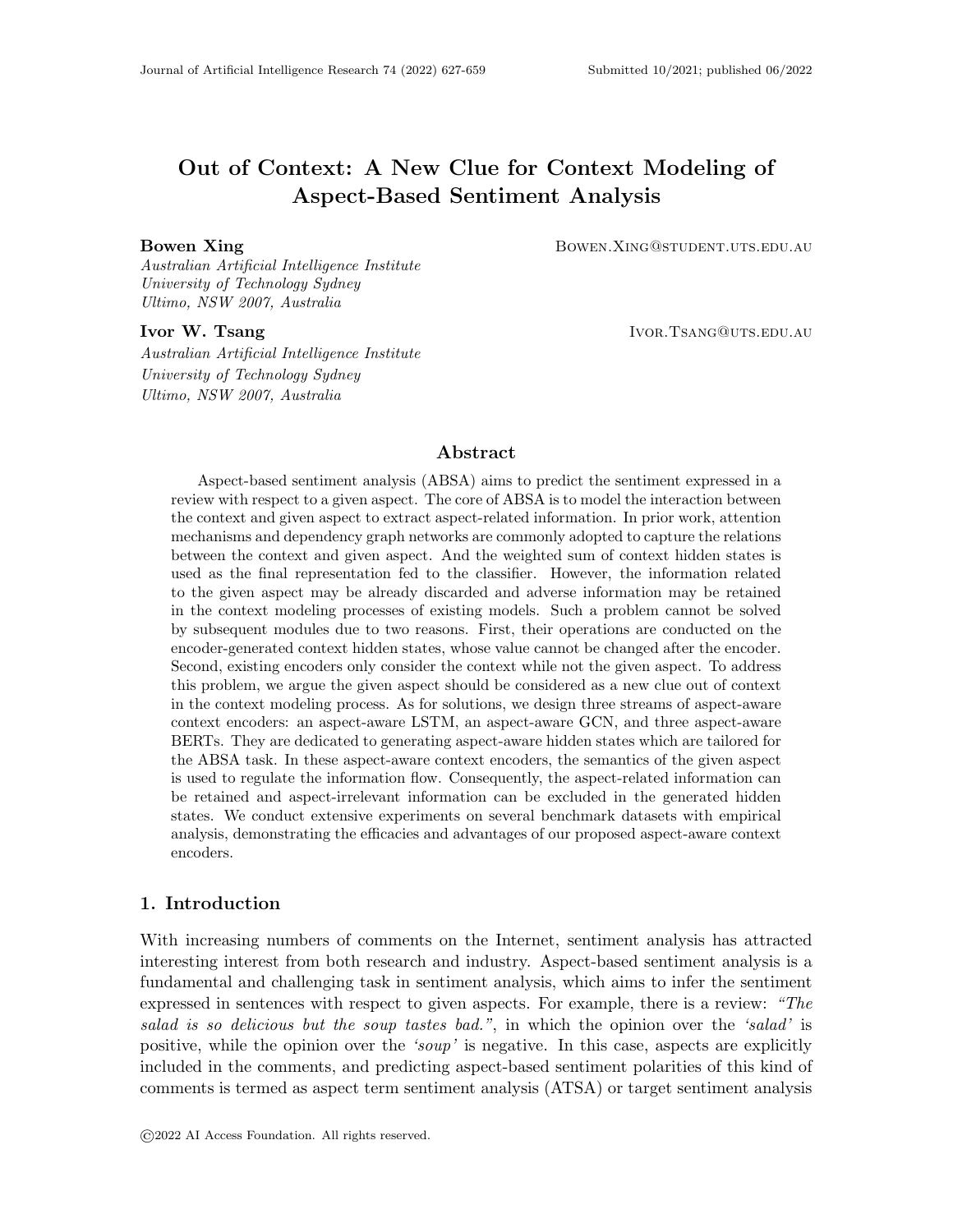

Figure 13: Performance comparison of LSTM-based models on different aspect numbers.



Figure 14: Performance comparison pf BERT-based models on different aspect numbers.

is intertwined and interactively affects each other in the context modeling process. Even if a perfect attention mechanism is designed and learned, this problem can not be resolved. This is because that when predicting the sentiment of a given aspect, the harmful information for other aspects is contained in the generated hidden states, which can not be changed by the attention mechanism. In AALSTM, the aspect gate mechanism helps the three LSTM gates only retain the beneficial information and filter out the adverse information regarding the given aspect. In AABERTs, our designed input format can make BERT model the intra-sentence dependencies between the given aspect and their sentiment trigger words, retaining aspect-related and eliminating aspect-irrelevant information in generated hidden states. Theoretically, AALSTM and AABERTs can effectively alleviate the multi-aspect adversely interactive affect and improve ABSA model's performance in the multi-aspect situation. To prove this, we evaluate the models' performances on different test set groups divided based on the number of aspects existing in one context. Table 7 lists the statistics of the divided test sets. To eliminate the result uncertainty, we group the instances of  $#6$ , #7 and #13 subsets in the test set of  $ATSA-Restaurant$  into one subset: >5, and remove the  $\#6$  subset from the test set of ATSA-Laptop as well as  $\#4$  subset from the test set of ACSA-Restaurant. The performance comparisons is illustrated in Fig. 13 and Fig. 14.

As illustrated in Fig. 13, AALSTM boosts IAN's performance in the multi-aspect situation. On different multi-aspect number classes, AALSTM is stably superior to vanilla LSTM. On  $ATSA-Restaurant$  test set, when  $\#Aspect_Number$  rises to 2 from 1 as well as from 4 to 5, IAN and IAN (AA) have dramatically opposite performance trends: IAN's performance drops while IAN  $(AA)$ 's performance increases. On  $ATSA\text{-}Laptop$  test set, when  $\#Aspect\_Number$  changes to 2 from 1, IAN  $(AA)$ 's accuracy nearly remains unchanged, but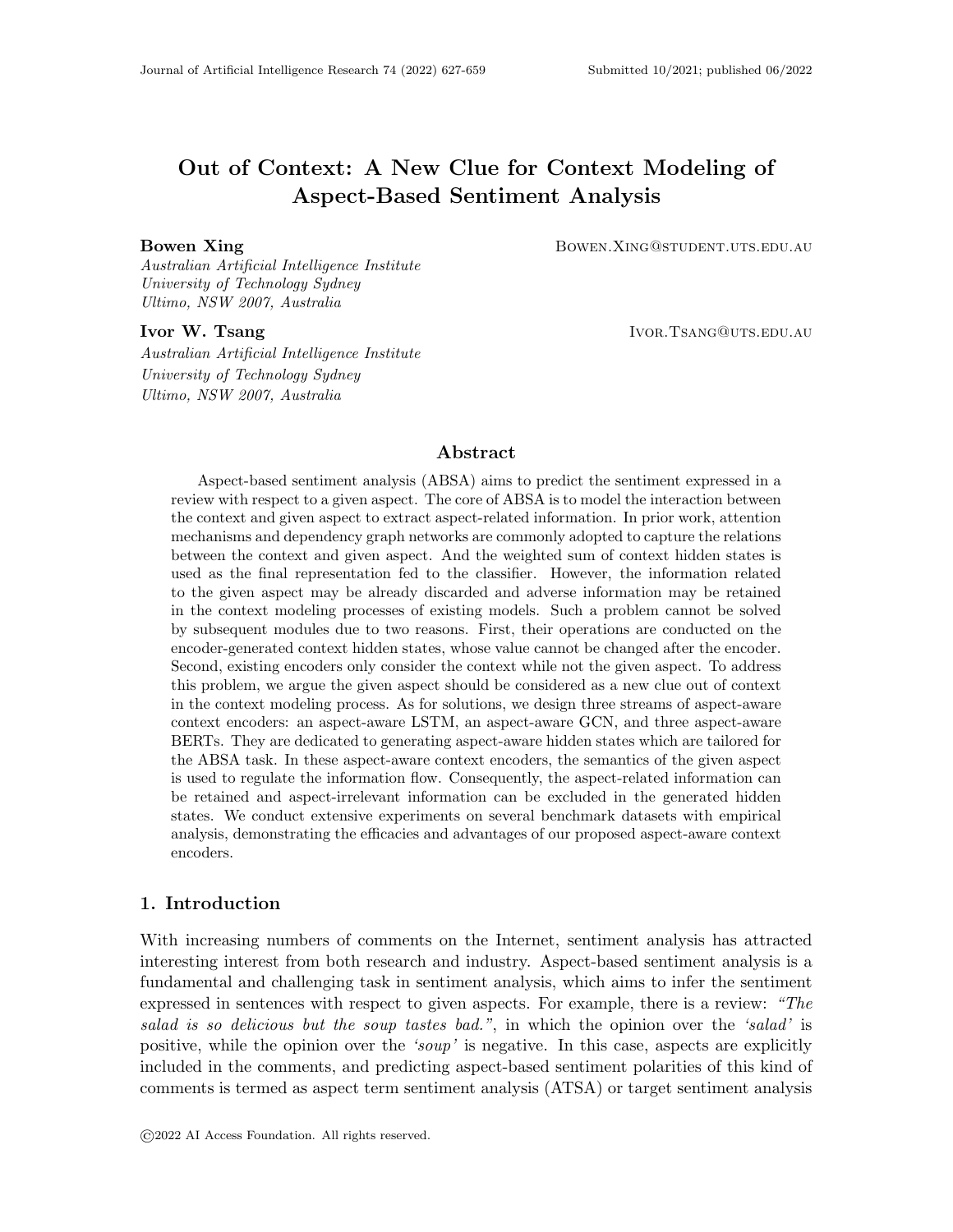IAN's performs worse significantly. Remarkably, on ACSA task, when  $#Aspect_Number$ comes to 3, IAN's performance has a significant decline but IAN (AA)'s performance not only has no decline, it even improves, nearly linearly as  $#Aspect\_Number$  increases. From Fig. 14, we can observe that on ATSA task the performance trends of R-GAT+BERT1 and R-GAT2+BERT2 are similar as  $\#Aspect\_Number$  increases. However, the performance of R-GAT+BERT1 is fluctuated in the multi-aspect situation, while R-GAT2+BERT2 is more stable and generally performs better. On ACSA task, we can also observe that AABERT1 (CLS) is more stable than BERT1 (CLS) and obtains better results.

#### 7.3 Cross Domain Evaluation

Table 8: Cross Domain evaluation results on ATSA task.  $L \to R$  denotes models are trained on Laptop domain while evaluated on Restaurant domain, and vice versa. Top 2 scores are underlined and best scores are in bold.

| Models                  | $L \rightarrow R$ |       | $R \rightarrow L$ |       |  |
|-------------------------|-------------------|-------|-------------------|-------|--|
|                         | F1                | Acc   | F1                | Acc   |  |
| BERT <sub>0</sub> (avg) | 68.63             | 79.44 | 74.47             | 77.88 |  |
| BERT1 (avg)             | 72.72             | 80.84 | 75.52             | 79.04 |  |
| AABERT1 (avg)           | 73.13             | 80.92 | 75.41             | 78.84 |  |
| AABERT2 (avg)           | 72.93             | 80.74 | 75.69             | 79.19 |  |
| AABERT3 (avg)           | 72.96             | 80.99 | 75.68             | 79.12 |  |

Trained from scratch on massive open-domain general texts, BERT is designed to transfer the learned abundant linguistic knowledge to specific domain of down-stream task (Devlin et al., 2019). We design a set of cross-domain evaluation experiments to test BERT and our proposed AABERTs' abilities of learning general domain-independent sentiment semantic. Evaluation results are demonstrated in Table 8. We can find that AABERTs are more robust for domain transfer. There are two reasons. First, AABERTs can more effectively model the intra-sentence dependencies between aspect and their sentiment trigger words. Second, domain specificity is mainly characterized by the difference between aspects of different domains. Without thoroughly separating the context and aspect in the embedding space, the semantic space of context and aspect of AABERTs are more smooth.

### 8. Conclusion

In this paper, we discover and define the aspect-agnostic problem which widely exists in the context modeling process of ABSA models. Then we argue that the semantics of the given aspect should be considered as a new clue out of context when modeling the context. We propose three streams of aspect-aware context encoders: an aspect-aware LSTM (AALSTM), an aspect-aware GCN (AAGCN), and three aspect-aware BERTs (AABERTs) to generate the aspect-aware hidden states tailored for ABSA task. Specifically, AALSTM adopts the aspect-aware gate mechanism which dynamically adds the beneficial disturbance from the aspect to the original internal values of the three LSTM gates. In this way, the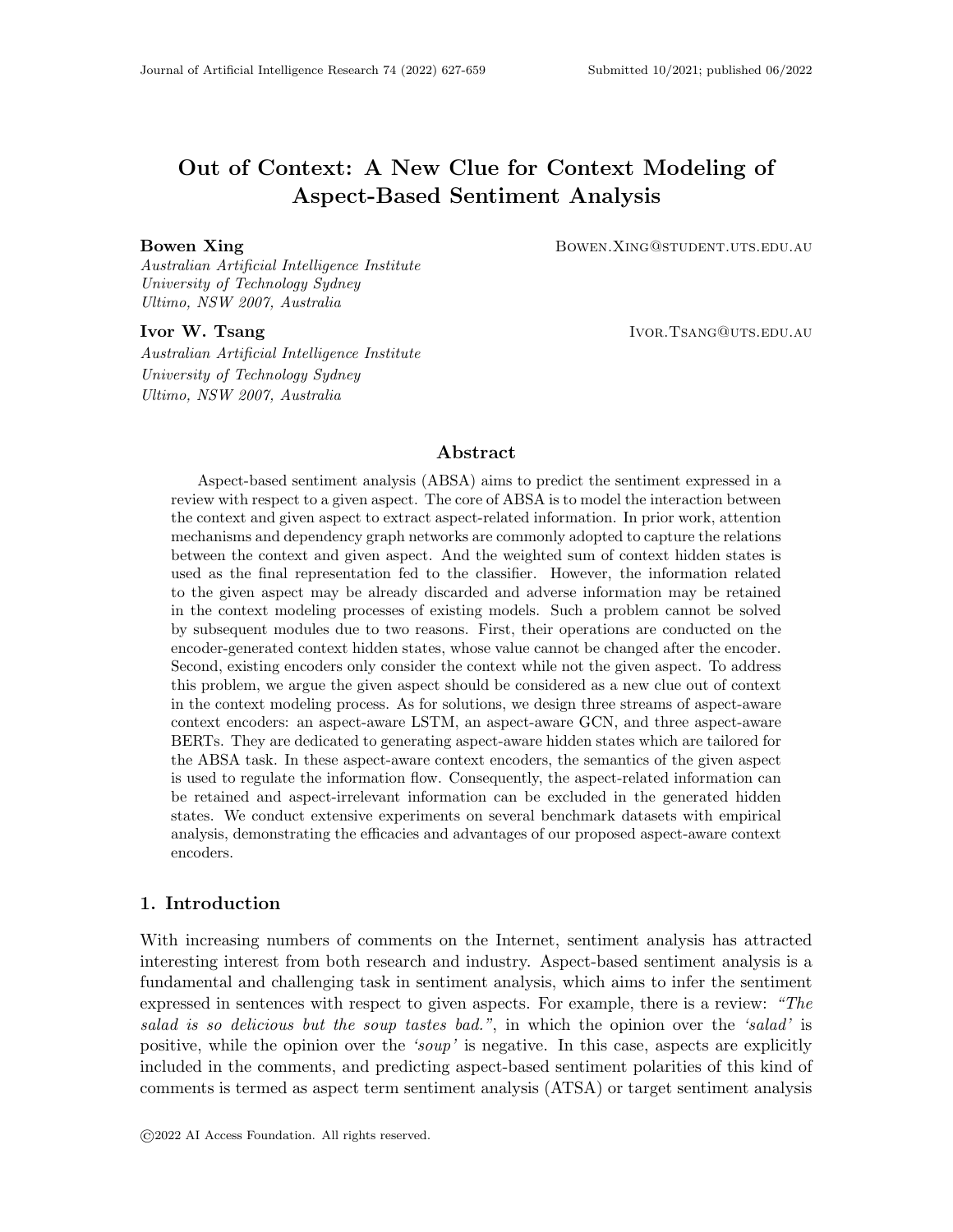given aspect can dynamically help regulate the information flow in LSTM cells along time steps. As a result, AALSTM can retain the sentiment indicative information of the given aspect in generated hidden states and eliminate the useless information regarding the given aspect. We augment vanilla GCN with an aspect-aware convolution gate, which can regulate the information flow so as to aggregate the aspect-related information from neighbor nodes to current node and discard the uesless information. Based on BERT, we flexibly modify the settings of segment embedding and [SEP] token to avoid thoroughly isolating context and the concatenated aspect as two individual sentences. Compared with BERT, our AABERTs can effectively model the aspect-aware intra-dependencies in the context modeling process. Experimental evaluations verify that AALSTM, AAGCN and AABERTs significantly outperform their vanilla counterparts on ABSA task, demonstrating their capability of alleviating the aspect-agnostic problem. Additionally, experimental results show that our AAGCN works well with AALSTM and AABERTs, then our aspect-aware models achieve new state-of-the-art in both LSTM-models and BERT-based models.

To our knowledge, this is the first work that focuses on the shortcomings of context encoders and leverages the aspect as a new clue out of context for context modeling in ABSA task. In this work, we address ABSA task from a new perspective, and this first investigation paves the way to several aspect-aware extensions of the context encoder based on other architectures, such as Convolutional Neural Network, Memory Network, etc. Our work also provide insights to other NLP tasks, such as relation classification, which aims to predict the relation between two given entity include in a sentence. In the scenario of relation classification, generally the sentence encoder is not aware of the entity-pair. Therefore, the 'entity-pair agnostic' problem, which is a variant of the aspect-agnostic problem we point out in this paper, exists in the task of relation classification. In the future, we are glad to see more advances in solving the aspect-agnostic problem in ABSA task and and we are keen to explore our aspect aware mechanisms in tackling similar problems in other NLP tasks.

### Acknowledgements

This work was supported by Australian Research Council Grant (DP180100106 and DP200101328).

#### References

- Bahdanau, D., Cho, K., & Bengio, Y. (2015). Neural machine translation by jointly learning to align and translate.. In Bengio, Y., & LeCun, Y. (Eds.), ICLR.
- Chen, P., Sun, Z., Bing, L., & Yang, W. (2017). Recurrent attention network on memory for aspect sentiment analysis. In Empirical Methods in Natural Language Processing, pp. 452–461.
- Chen, Y.-C., Gan, Z., Cheng, Y., Liu, J., & Liu, J. (2020). Distilling knowledge learned in BERT for text generation. In Proceedings of the 58th Annual Meeting of the Association for Computational Linguistics, pp. 7893–7905, Online. Association for Computational Linguistics.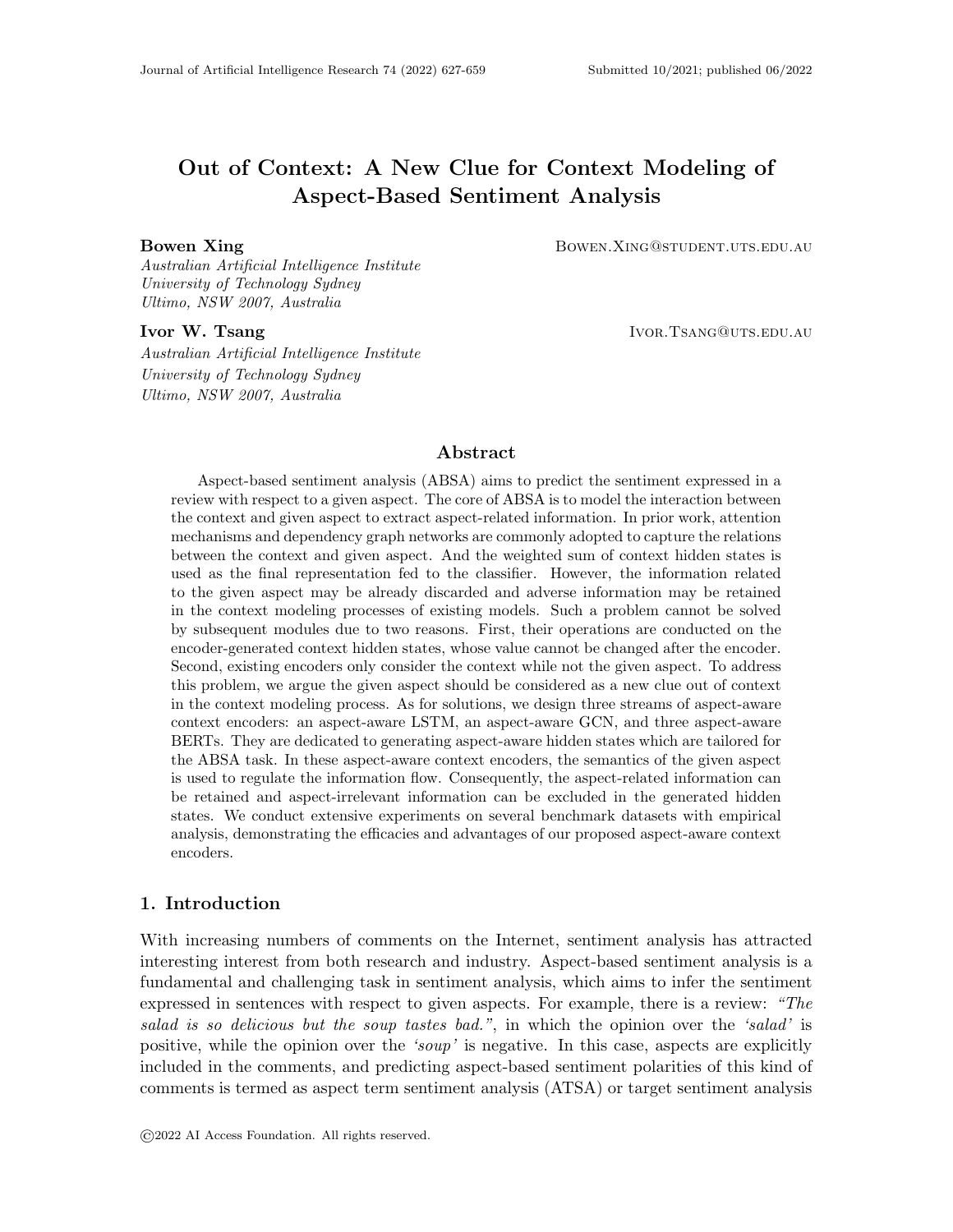- Chen, Z., & Qian, T. (2019). Transfer capsule network for aspect level sentiment classification. In Proceedings of the 57th Annual Meeting of the Association for Computational Linguistics, pp. 547–556.
- Devamanyu, H., Soujanya, P., Prateek, V., Gangeshwar, K., Erik, C., & Roger, Z. (2018). Modeling inter-aspect dependencies for aspect-based sentiment analysis. In Conference of the North American Chapter of the Association for Computational Linguistics, pp. 266–270.
- Devlin, J., Chang, M.-W., Lee, K., & Toutanova, K. (2019). BERT: Pre-training of deep bidirectional transformers for language understanding. In Proceedings of the 2019 Conference of the North American Chapter of the Association for Computational Linguistics: Human Language Technologies, Volume 1 (Long and Short Papers), pp. 4171–4186, Minneapolis, Minnesota. Association for Computational Linguistics.
- Gao, Z., Feng, A., Song, X., & Wu, X. (2019). Target-dependent sentiment classification with bert.. *IEEE Access*, 7, 154290-154299.
- He, R., Lee, W. S., Ng, H. T., & Dahlmeier, D. (2018). Exploiting document knowledge for aspect-level sentiment classification. In Annual Meeting of the Association for Computational Linguistics, pp. 579–585.
- Hochreiter, S., & Schmidhuber, J. (1997). Long short-term memory. Neural computation,  $9(8)$ , 1735–1780.
- Huang, B., & Carley, K. (2018). Parameterized convolutional neural networks for aspect level sentiment classification. In Proceedings of the 2018 Conference on Empirical Methods in Natural Language Processing, pp. 1091–1096, Brussels, Belgium.
- Huang, B., & Carley, K. M. (2019). Syntax-aware aspect level sentiment classification with graph attention networks. In Proceedings of the 2019 Conference on Empirical Methods in Natural Language Processing and the 9th International Joint Conference on Natural Language Processing, p. 5469–5477.
- Joshi, M., Chen, D., Liu, Y., Weld, D. S., Zettlemoyer, L., & Levy, O. (2020). SpanBERT: Improving pre-training by representing and predicting spans. Transactions of the Association for Computational Linguistics, 8, 64–77.
- Karimi, A., Rossi, L., & Prati, A. (2021). Adversarial training for aspect-based sentiment analysis with bert. In 2020 25th International Conference on Pattern Recognition  $(ICPR)$ , pp. 8797–8803.
- Kim, Y. (2014). Convolutional neural networks for sentence classification. In *Proceedings of* the 2014 Conference on Empirical Methods in Natural Language Processing (EMNLP), pp. 1746–1751.
- Kingma, D. P., & Ba, J. (2015). Adam: A method for stochastic optimization. In ICLR (Poster).
- Kiritchenko, S., Zhu, X., Cherrt, C., & and, S. M. (2014). Nrc-canada-2014: Detecting aspects and sentiment in customer reviews. In International Workshop on Semantic Evaluation, pp. 437–442.
- LeCun, Y., Bengio, Y., & Hinton, G. (2015). Deep learning. Nature, 521 (7553), 436–444.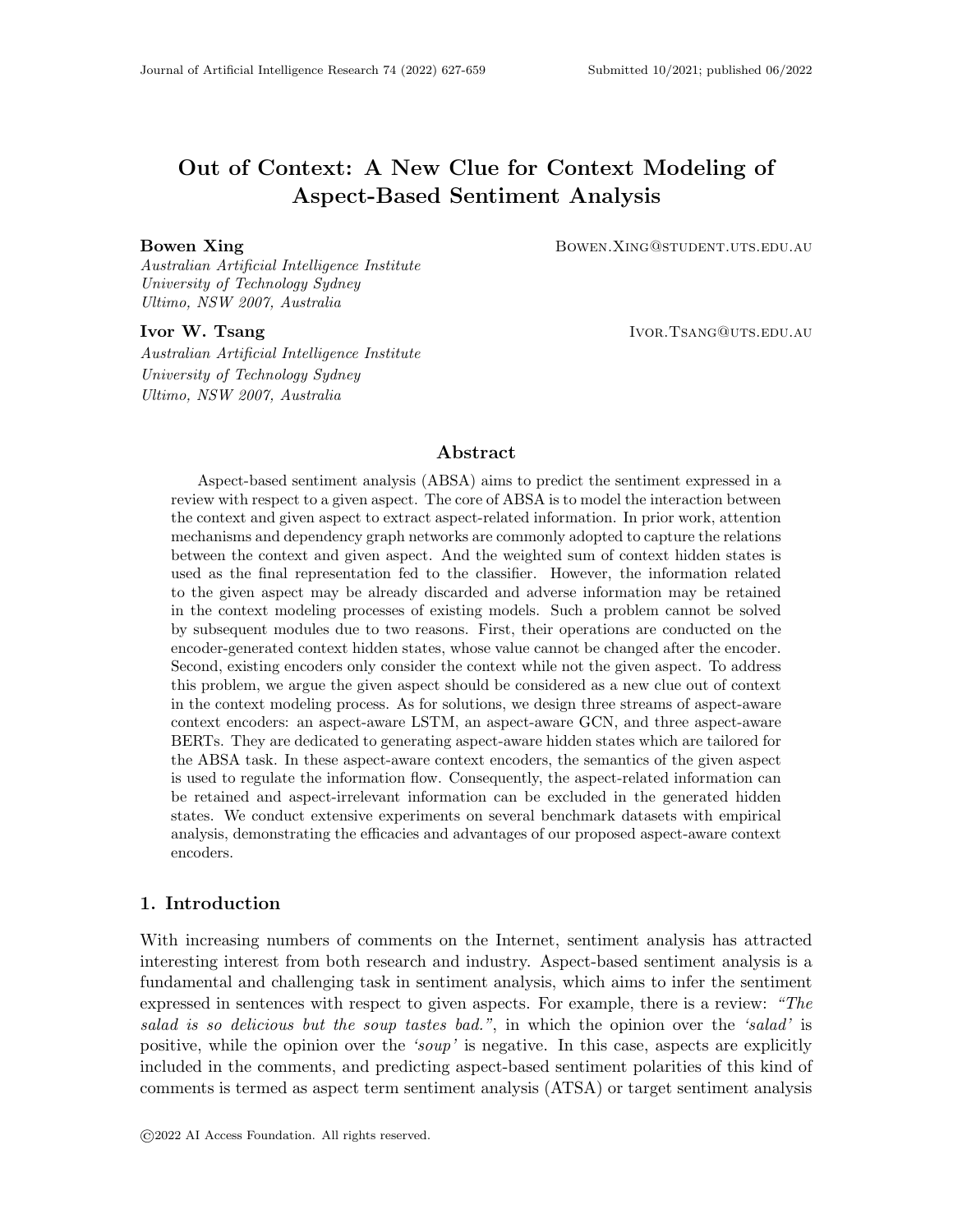- Li, L., Ma, R., Guo, Q., Xue, X., & Qiu, X. (2020). BERT-ATTACK: Adversarial attack against BERT using BERT. In Proceedings of the 2020 Conference on Empirical Methods in Natural Language Processing (EMNLP), pp. 6193–6202, Online. Association for Computational Linguistics.
- Liu, J., & Zhang, Y. (2017). Attention modeling for targeted sentiment. In Proceedings of the 15th Conference of the European Chapter of the Association for Computational Linguistics, p. 572–577.
- Liu, Y., Ott, M., Goyal, N., Du, J., Joshi, M., Chen, D., Levy, O., Lewis, M., Zettlemoyer, L., & Stoyanov, V. (2019). Roberta: A robustly optimized bert pretraining approach.. cite arxiv:1907.11692.
- Ma, D., Li, S., Zhang, X., & Wang, H. (2017). Interactive attention networks for aspect-level sentiment classification. In International Joint Conference on Artificial Intelligence, pp. 4068–4074.
- Pennington, J., Socher, R., & Manning, C. D. (2014). Glove: Global vectors for word representation. In Empirical Methods in Natural Language Processing (EMNLP), pp. 1532–1543.
- Pontiki, M., Galanis, D., Pavlopoulos, J., Papageorgiou, H., Androutsopoulos, I., & Manandhar, S. (2014). Semeval-2014 task 4: Aspect based sentiment analysis. In *International* Workshop on Semantic Evaluation, pp. 27–35.
- Reimers, N., & Gurevych, I. (2019). Sentence-BERT: Sentence embeddings using Siamese BERT-networks. In Proceedings of the 2019 Conference on Empirical Methods in Natural Language Processing and the 9th International Joint Conference on Natural Language Processing (EMNLP-IJCNLP), pp. 3982–3992, Hong Kong, China. Association for Computational Linguistics.
- Sabour, S., Frosst, N., & Hinton, G. E. (2017). Dynamic routing between capsules. In Advances in Neural Information Processing Systems 30, pp. 3856–3866.
- Scarselli, F., Gori, M., Tsoi, A. C., Hagenbuchner, M., & Monfardini, G. (2009). The Graph Neural Network Model. IEEE Transactions on Neural Networks (TNN), 20 (1), 61–80.
- Song, Y., Wang, J., Jiang, T., Liu, Z., & Rao, Y. (2019). Attentional encoder network for targeted sentiment classification.. CoRR, abs/1902.09314.
- Sukhbaatar, S., szlam, a., Weston, J., & Fergus, R. (2015). End-to-end memory networks. In Advances in Neural Information Processing Systems 28, pp. 2440–2448.
- Sun, C., Huang, L., & Qiu, X. (2019). Utilizing BERT for aspect-based sentiment analysis via constructing auxiliary sentence. In Proceedings of the 2019 Conference of the North American Chapter of the Association for Computational Linguistics: Human Language Technologies, Volume 1 (Long and Short Papers), pp. 380–385, Minneapolis, Minnesota. Association for Computational Linguistics.
- Tang, D., Qin, B., Feng, X., & Liu, T. (2016a). Effective lstms for target-dependent sentiment classification. In International Conference on Computational Linguistics, pp. 3298–3307.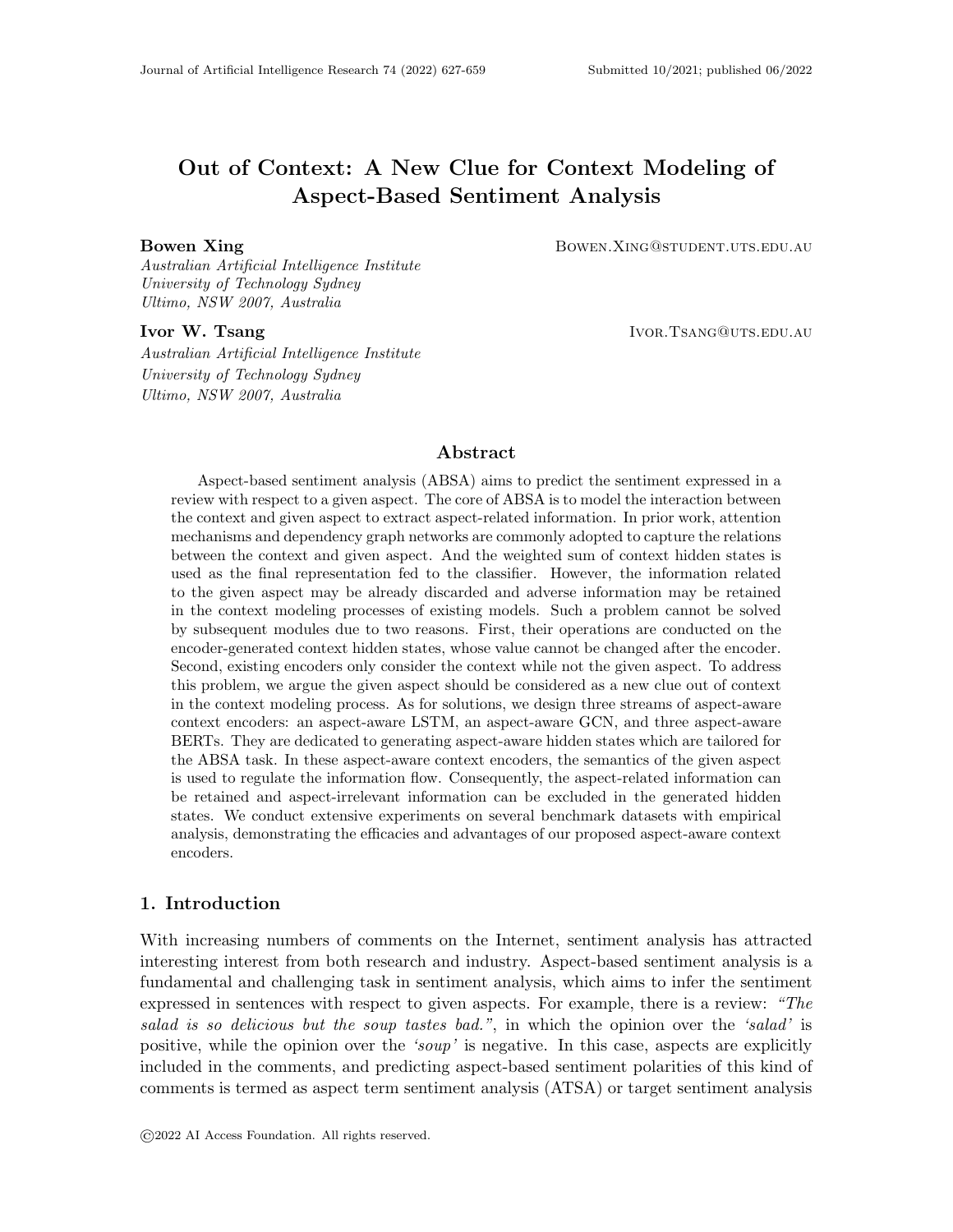- Tang, D., Qin, B., & Liu, T. (2016b). Aspect level sentiment classification with deep memory network. In Empirical Methods in Natural Language Processing, pp. 214–224.
- Tang, H., Ji, D., Li, C., & Zhou, Q. (2020). Dependency graph enhanced dual-transformer structure for aspect-based sentiment classification. In Proceedings of the 58th Annual Meeting of the Association for Computational Linguistics, pp. 6578–6588, Online. Association for Computational Linguistics.
- Tay, Y., Anh, T. L., & Cheung, H. S. (2017). Dyadic memory networks for aspect-based sentiment analysis. In ACM on Conference on Information and Knowledge Management, CIKM, pp. 107–116.
- Tay, Y., Tuan, L. A., & Hui, S. C. (2018). Learning to attend via word-aspect associative fusion for aspect-based sentiment analysis. In AAAI Conference on Artificial Intelligence, pp. 5956–5963.
- Thomas N. Kipf, M. W. (2017). Semi-supervised classification with graph convolutional networks. In International Conference on Learning Representations.
- Tian, Y., Chen, G., & Song, Y. (2021a). Aspect-based sentiment analysis with type-aware graph convolutional networks and layer ensemble. In Proceedings of the 2021 Conference of the North American Chapter of the Association for Computational Linguistics: Human Language Technologies (NAACL), pp. 2910–2922.
- Tian, Y., Chen, G., & Song, Y. (2021b). Enhancing aspect-level sentiment analysis with word dependencies. In Proceedings of the 16th Conference of the European Chapter of the Association for Computational Linguistics: Main Volume, pp. 3726–3739, Online. Association for Computational Linguistics.
- Vaswani, A., Shazeer, N., Parmar, N., Uszkoreit, J., Jones, L., Gomez, A. N., Kaiser, L. u., & Polosukhin, I. (2017). Attention is all you need. In Advances in Neural Information Processing Systems 30, pp. 5998–6008.
- Veličković, P., Cucurull, G., Casanova, A., Romero, A., Liò, P., & Bengio, Y. (2018). Graph attention networks. In International Conference on Learning Representations.
- Wagner, J., Arora, P., Cortes, S., Barman, U., Bogdanova, D., Foster, J., & Tounsi, L. (2014). Dcu: Aspect-based polarity classification for semeval task 4. In International Workshop on Semantic Evaluation, pp. 223–229.
- Wang, B., Shang, L., Lioma, C., Jiang, X., Yang, H., Liu, Q., & Simonsen, J. G. (2021). On position embeddings in bert. In International Conference on Learning Representations.
- Wang, K., Shen, W., Yang, Y., Quan, X., & Wang, R. (2020). Relational graph attention network for aspect-based sentiment analysis. In *Proceedings of the 58th Annual* Meeting of the Association for Computational Linguistics, pp. 3229–3238, Online. Association for Computational Linguistics.
- Wang, S., Mazumder, S., Liu, B., Zhou, M., & Chang, Y. (2018). Target-sensitive memory networks for aspect sentiment classification. In Annual Meeting of the Association for Computational Linguistics,, pp. 957–967.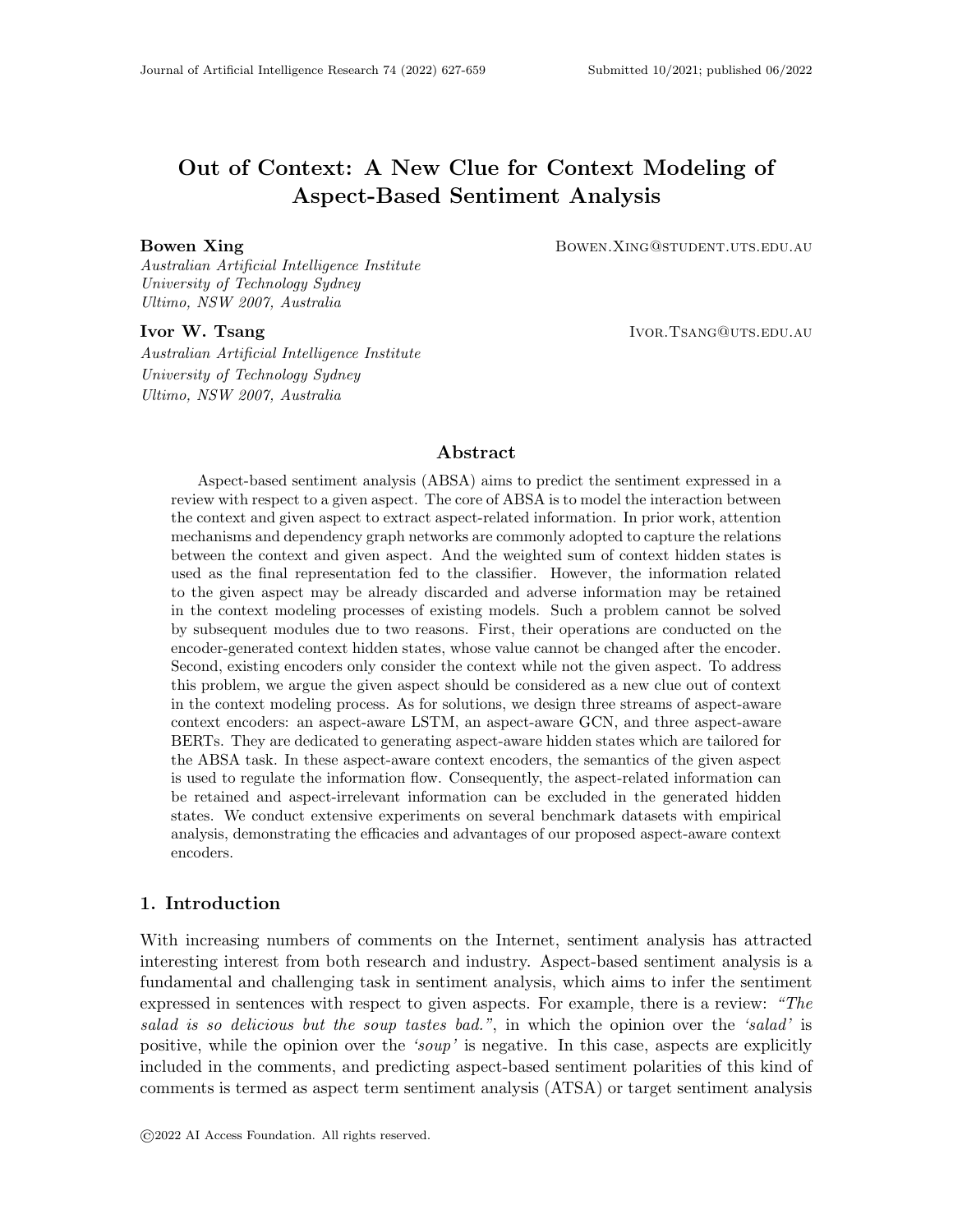- Wang, Y., Huang, M., & Zhao, L. (2016). Attention-based lstm for aspect-level sentiment classification. In Empirical Methods in Natural Language Processing, pp. 606–615.
- Wang, Y., Sun, A., Han, J., Liu, Y., & Zhu, X. (2018). Sentiment analysis by capsules. In Proceedings of the 2018 World Wide Web Conference, p. 1165–1174.
- Wang, Y., Sun, A., Huang, M., & Zhu, X. (2019). Aspect-level sentiment analysis using as-capsules. In The World Wide Web Conference, p. 2033–2044.
- Xin, L., Lidong, B., Wai, L., & Bei, S. (2018). Transformation networks for target-oriented sentiment classification. In Proceedings of the 56th Annual Meeting of the Association for Computational Linguistics (Volume 1: Long Papers), pp. 946–956.
- Xing, B., Liao, L., Song, D., Wang, J., Zhang, F., Wang, Z., & Huang, H. (2019). Earlier attention? aspect-aware lstm for aspect-based sentiment analysis. In Proceedings of 28th International Joint Conference on Artificial Intelligence (IJCAI), pp. 5313–5319.
- Xing, B., & Tsang, I. W. (2021). Understand me, if you refer to aspect knowledge: Knowledge-aware gated recurrent memory network. CoRR, abs/2108.02352.
- Xing, B., & Tsang, I. W. (2022). Dignet: Digging clues from local-global interactive graph for aspect-level sentiment classification. CoRR, abs/2201.00989.
- Xu, H., Liu, B., Shu, L., & Yu, P. S. (2019). Bert post-training for review reading comprehension and aspect-based sentiment analysis.. In Burstein, J., Doran, C., & Solorio, T. (Eds.), NAACL-HLT (1), pp. 2324–2335. Association for Computational Linguistics.
- Xue, W., & Li, T. (2018). Aspect based sentiment analysis with gated convolutional networks. In Annual Meeting of the Association for Computational Linguistics, pp. 2514– 2523.
- Yang, H., Zeng, B., Yang, J., Song, Y., & Xu, R. (2021). A multi-task learning model for chinese-oriented aspect polarity classification and aspect term extraction.. Neurocomputing, 419, 344–356.
- Yang, M., Tu, W., Wang, J., Xu, F., & Chen, X. (2017). Attention based lstm for target dependent sentiment classification. In AAAI Conference on Artificial Intelligence, p. 5013–5014.
- Zhang, B., Li, X., Xu, X., Leung, K.-C., Chen, Z., & Ye, Y. (2020). Knowledge guided capsule attention network for aspect-based sentiment analysis.. IEEE ACM Trans. Audio Speech Lang. Process., 28, 2538–2551.
- Zhang, C., Li, Q., & Song, D. (2019). Aspect-based sentiment classification with aspectspecific graph convolutional networks. In Proceedings of the 2019 Conference on Empirical Methods in Natural Language Processing and the 9th International Joint Conference on Natural Language Processing, p. 4568–4578.
- Zhang, M., & Qian, T. (2020). Convolution over hierarchical syntactic and lexical graphs for aspect level sentiment analysis. In Proceedings of the 2020 Conference on Empirical Methods in Natural Language Processing (EMNLP), pp. 3540–3549, Online. Association for Computational Linguistics.
- Zhang, Z., Han, X., Liu, Z., Jiang, X., Sun, M., & Liu, Q. (2019). ERNIE: Enhanced language representation with informative entities. In Proceedings of the 57th Annual